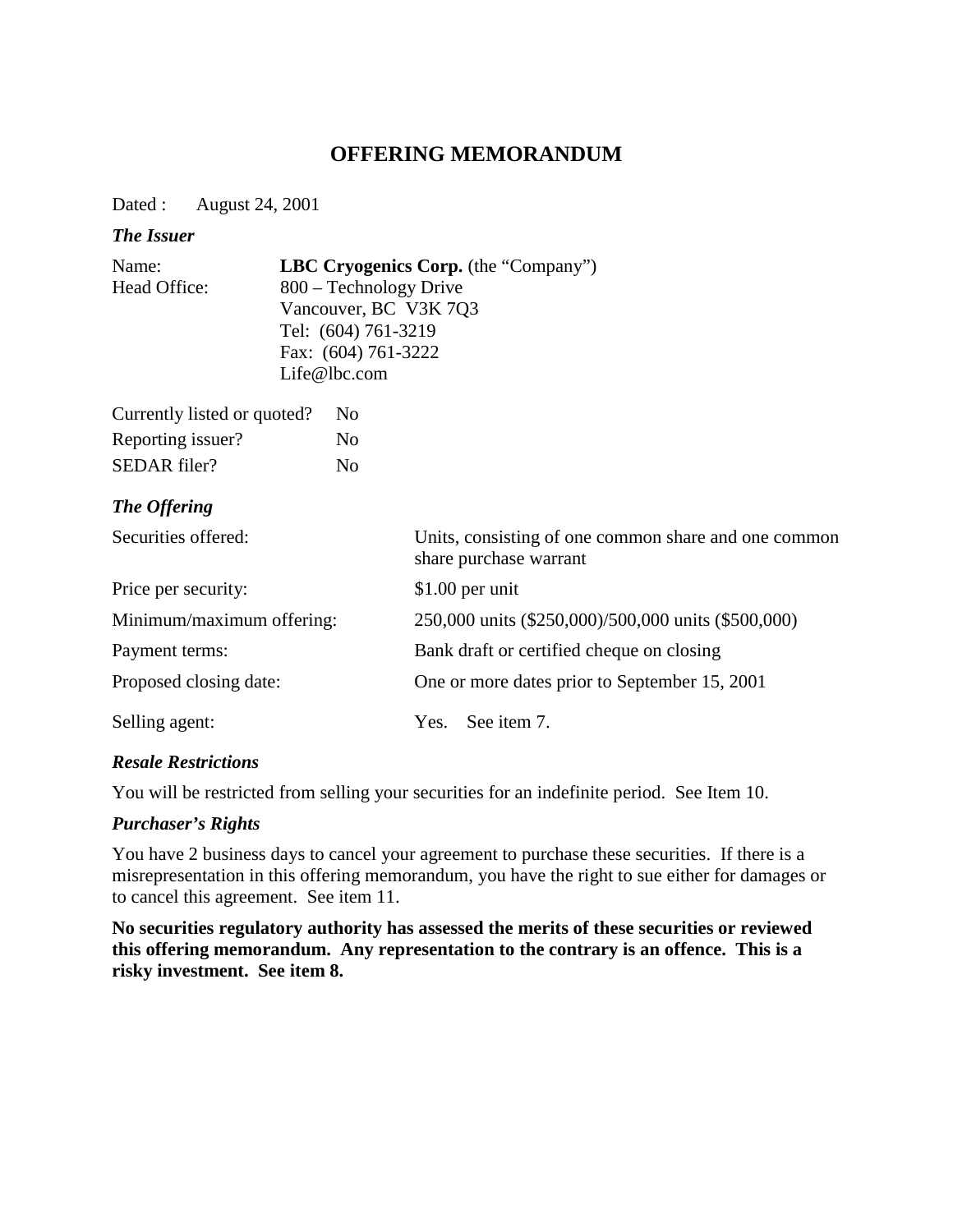# *Item 1 Use of Available Funds*

# 1.1 *Net Proceeds and Available Funds*

The net proceeds of the offering and the funds which will be available to us after this offering are as follows:

|               |                                                                                          | Assuming min.<br>offering | Assuming max.<br>offering |
|---------------|------------------------------------------------------------------------------------------|---------------------------|---------------------------|
| A             | Amount to be raised by this offering                                                     | \$250,000                 | \$500,000                 |
| B             | Selling commissions and fees                                                             | \$22,500                  | \$45,000                  |
| $\mathcal{C}$ | Estimated offering costs (including legal, accounting, audit,<br>$etc.$ )                | \$13,000                  | \$13,000                  |
| D             | Net Proceeds: $D=A-(B+C)$                                                                | \$214,500                 | \$442,000                 |
| E             | Current working capital (or working capital deficiency) of<br>issuer as at July 31, 2001 | $(\$8,227)$               | $(\$8,227)$               |
| F             | Available funds: $F=D+E$                                                                 | \$206,273                 | \$433,773                 |

## 1.2 *Use of Available Funds*

We will use the available funds as follows:

| Description of intended use of available funds listed in order of priority.      | <b>Assuming</b><br>min. offering | Assuming max.<br>offering |
|----------------------------------------------------------------------------------|----------------------------------|---------------------------|
| Complete design of marketing plan                                                | \$5,000                          | \$5,000                   |
| Start distribution of revamped marketing materials                               | \$80,000                         | \$80,000                  |
| Start media campaign                                                             | \$87,000                         | \$87,000                  |
| Start meeting with doctors and other health professionals in B.C.<br>and Toronto | \$34,273                         | \$78,000                  |
| Lease new Vancouver premises and build out and equip                             | <b>Nil</b>                       | \$174,773                 |
| Loan repayment <sup><math>(1)</math></sup>                                       | <b>Nil</b>                       | \$9,000                   |

Note:

The loan repayment is to Firoz Mohtadi, a principal holder of securities of the Company.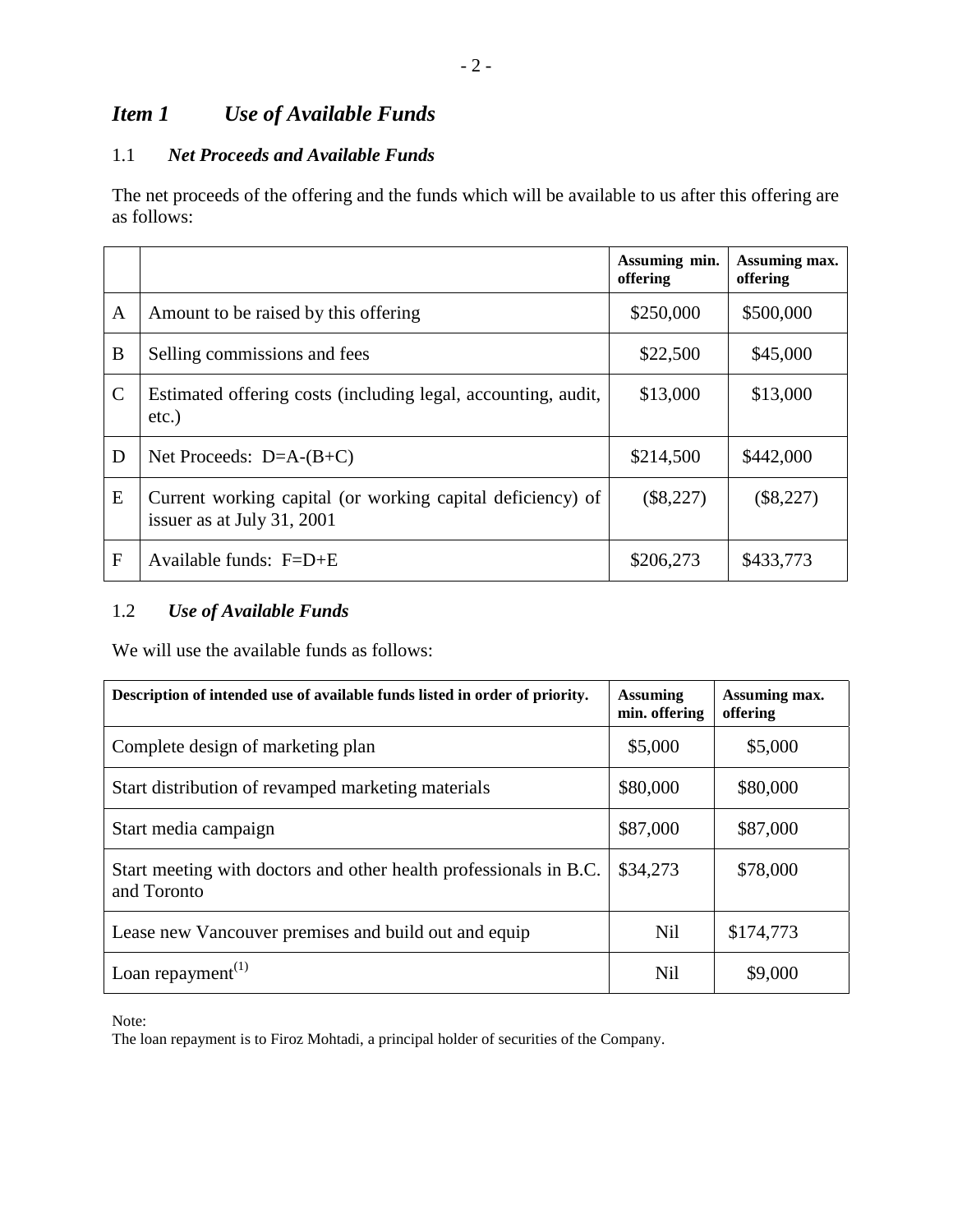#### 1.3 *Reallocation*

We intend to spend the available funds as stated. However, we may reallocate funds for sound business reasons.

## *Item 2 Business*

#### 2.1 *Structure*

We were originally incorporated under the *Canada Business Corporations Act* on February 21, 1996. On August 19, 1997 we changed our jurisdiction of incorporation to the *Company Act* (British Columbia).

#### 2.2 *Our Business*

#### *Overview*

We collect, process and cryopreserve (freeze) placental and umbilical cord blood ("cord blood") stem cells for private clients.

#### *Stem Cells*

Stem cells are the parent cells which create all of a person's blood cells: red cells that carry oxygen, white cells that fight disease and platelets that help blood to clot. Human stem cells are only available from three sources: bone marrow, the peripheral blood system and the placenta and umbilical cord. To collect stems cells from either the bone marrow or peripheral blood is expensive and risky to the donor. The placenta and umbilical cord of a new born contain a high concentration of stem cells. Collecting stem cells from the placenta and umbilical cord is a simple, non-invasive process and poses no risk to mother or child.

Stem cell transplants are used to treat a wide range of life threatening illnesses, including leukemia, metabolic disorders, immune deficiencies, bone marrow failure and some genetic disorders. Research involving the use of stem cells for other treatments is ongoing.

Storing a person's stem cells at birth ensures a perfect tissue match for that person with no chance of rejection, should the stem cells be required for transplantation. The stem cells may also be a match for siblings or parents.

Storing cord blood stem cells is a form of biological insurance.

#### *Operations*

Our administration office and laboratory are located at 800 – Technology Drive, Vancouver, British Columbia. This is a leased facility covering 1,530 square feet. We estimate that we will require larger premises by January, 2002. We employ 2 full time employees and 4 part-time employees.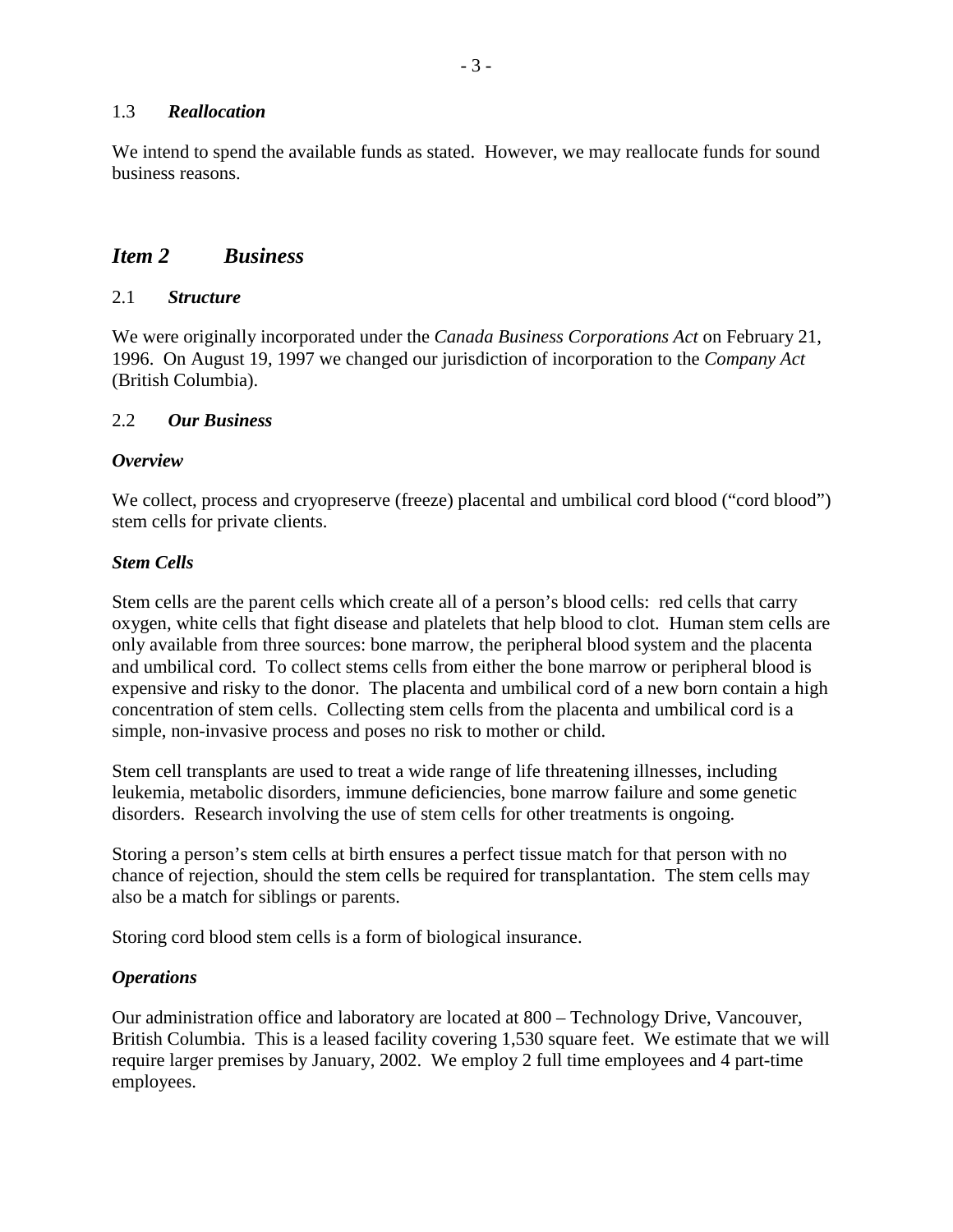We have developed our own protocols and systems for the collection, processing and storage of cord blood.

## *Collection, Processing and Storage of Cord Blood Stem Cells*

The following summarizes the collection and storage of cord blood:

- the expectant mother signs a client agreement with us in advance of her due date
- we provide the expectant mother and her physician with written information as to the collection procedure and a sterile collection kit
- the delivering physician or a midwife draws the blood sample from the umbilical cord or placenta immediately following delivery of the baby
- the sample is returned to us within 36 hours after collection
- the mother and the sample are tested for infectious diseases
- if the infectious disease tests are negative, our technologists process and label the sample and then transfer it to a freezing container which allows storage of the sample in liquid nitrogen at  $-196^{\circ}$ C
- under the client agreement we agree to store the sample for 15 years
- the sample is available exclusively to the client

For each sample, our clients are charged a collection and processing fee of \$850.00 plus an annual storage fee of \$125.00.

We have stored over 800 samples.

## *Marketing*

Our marketing activities have primarily consisted of the following:

- occasional advertisements in magazines
- articles and editorials in local newspapers
- occasional television interviews on local networks
- distribution of leaflets describing our services to Vancouver area physicians
- establishment of an interactive Internet site (www.lbc.com)
- availability of a 24-hour toll free number

Our target markets are expectant parents and their doctors.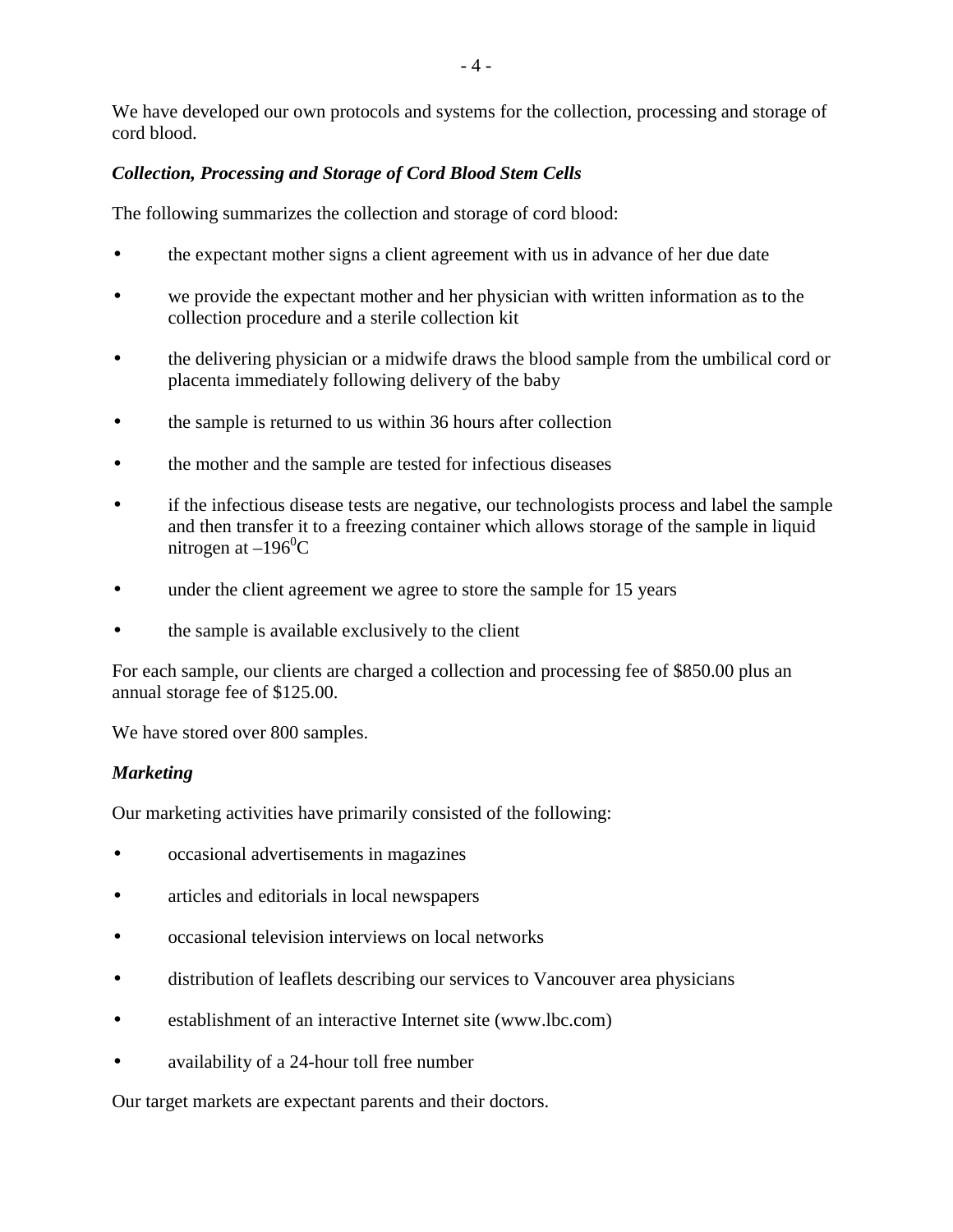## 2.3 *Development of the Business*

Since commencing operations in 1996, the number of samples processed and stored at our facility in Vancouver, British Columbia has steadily increased. Initially, there was little awareness among physicians and expectant parents as to the availability of our service or the benefits of collecting cord blood. The increasing public awareness of the importance of stem cells in treating serious diseases and research in the area of stem cells have had a positive influence on our development.

In May 2001 we purchased additional laboratory processing equipment for \$220,000. This will expand our processing and storage capabilities. The addition of Dr. Leon Markham to our board of directors in October 2000 has expanded the medical expertise available to the Company. Our revenues have continued to increase and our losses have continued to decrease.

## 2.4 *Long Term Objectives*

Our long term objectives are:

- to become profitable on a sustainable basis
- to capture a large share of the private cord blood banking business in Canada
- to expand our cord blood banking into other areas of North America and elsewhere through opening or acquiring additional laboratories
- to license or partner our systems and protocols in those international areas in which operations are more feasible through a local operator
- to expand our core stem cell banking business beyond family private storage to include a complimentary research or biotechnical component

#### 2.5 *Short Term Objectives and How We Intend to Achieve Them*

#### *Objectives*

Our business objectives for the next 12 months are:

- to implement a comprehensive marketing plan in Canada, initially focused in British Columbia and Toronto
- to move our Vancouver facility to larger and upgraded premises
- to acquire or open a facility in the greater Toronto area
- to increase sales by 15% per month following implementation of a comprehensive marketing plan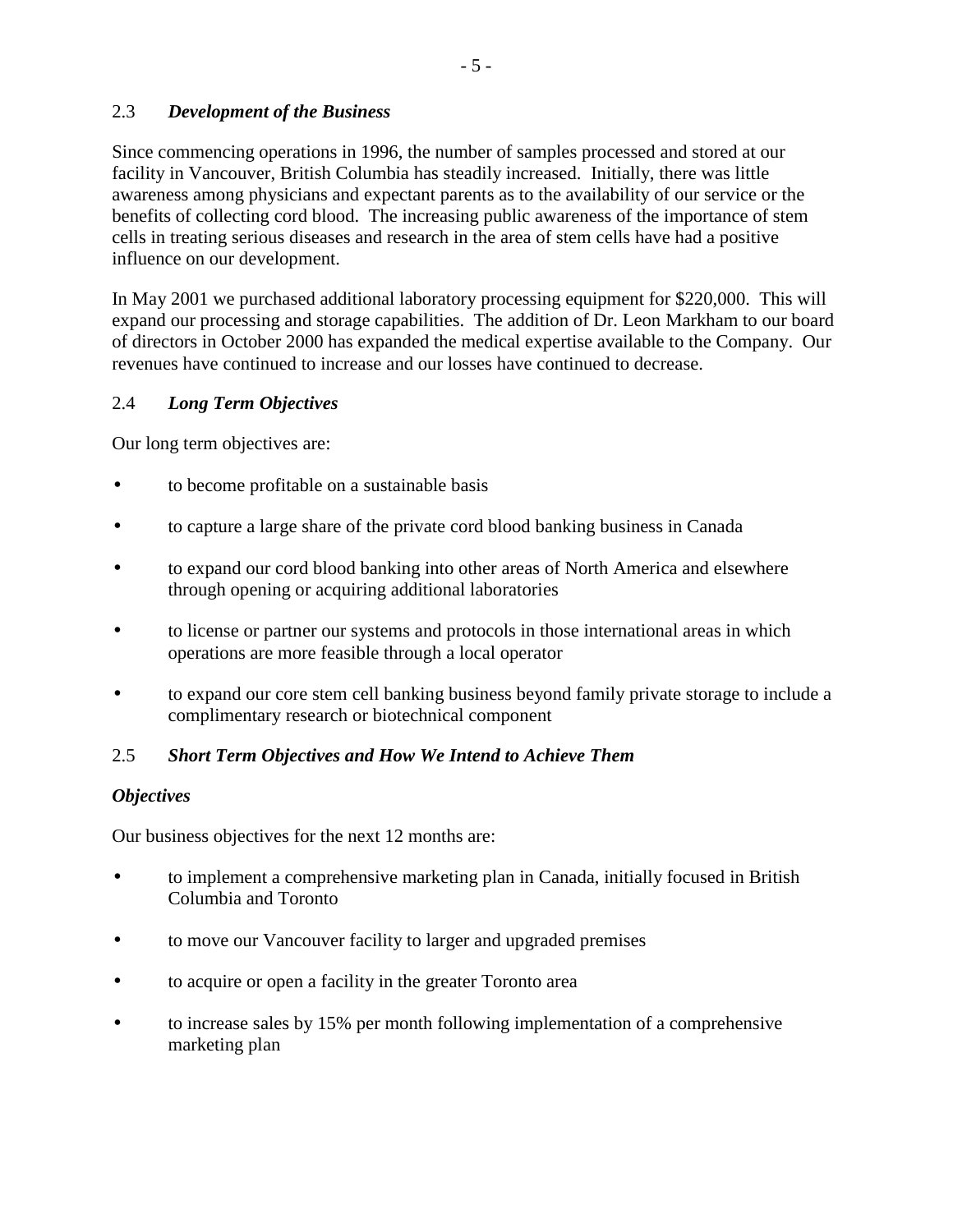| What we must do and how we will do it                                                                                                                                                            | <b>Target completion date or</b><br>number of months to<br>complete | Our cost to complete |
|--------------------------------------------------------------------------------------------------------------------------------------------------------------------------------------------------|---------------------------------------------------------------------|----------------------|
| complete the design of our marketing plan<br>through consultation with our external<br>marketing consultants                                                                                     | 1 month                                                             | \$5,000              |
| start the distribution of revamped marketing<br>materials - we have engaged a marketing firm<br>and consultant to develop, print and distribute<br>written marketing materials                   | 2 months                                                            | \$80,000             |
| start media campaign - we will contact health<br>care and parenting magazines to place<br>advertisements and news articles                                                                       | 2 months                                                            | \$87,000             |
| start meeting with doctors and other health<br>professionals in B.C. and Toronto - we will<br>hire a marketing co-ordinator and field<br>representatives to conduct a 4 month initial<br>program | 4 months                                                            | \$78,000             |
| appoint a medical advisory board - we will<br>contact medical professionals who have<br>provided referrals and researchers in related<br>fields                                                  | 3 months                                                            | \$5,000              |
| lease new Vancouver premises and build out<br>and equip - we have engaged a leasing agent<br>and have contacted equipment suppliers                                                              | 4 months                                                            | \$400,000            |
| lease, staff and equip Toronto premises - we<br>will engage a leasing agent in Toronto and<br>contact equipment suppliers                                                                        | 9 to 12 months                                                      | \$800,000            |

We intend to do the following to meet our objectives for the next 12 months:

The proceeds of this offering will not be sufficient to accomplish all of our business objectives for the next 12 months. There is no assurance that additional financing will be available.

## 2.6 *Material Agreements*

The following summarizes the material agreements to which we are currently a party and any material agreements with a related party:

1. lease agreement dated December 6, 1996 with RDG Properties Ltd. for our premises at 800 – Technology Drive, Vancouver, B.C. The monthly rate is \$2,400 plus operating costs and taxes. The lease expires on December 6, 2001 and includes an option to renew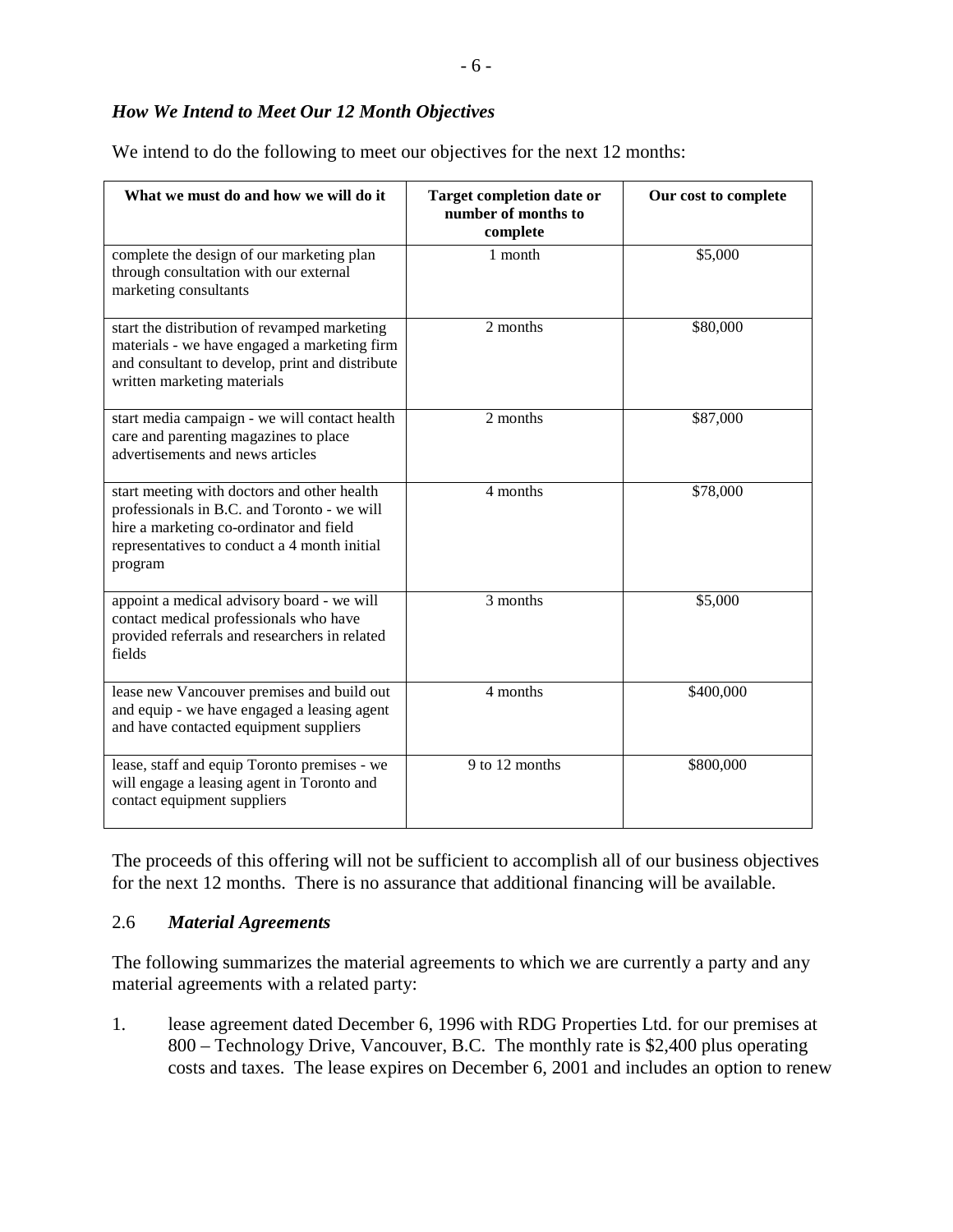for 5 years at market rates. RDG Properties Ltd. is owned by Leon Markham, a director and medical director.

2. escrow agreements dated October 31, 2000 between the Company and each of Piers Axtell, George Westwood, Henry Owens and Leon Markham, which provide that preferred shares held by them cannot be converted into common shares until various dates and may be cancelled if the holder ceases to be actively involved with the Company.

| Holder of<br>preferred shares | Total number<br>of preferred<br>shares held |                  | Number of shares convertible into common shares |                                |
|-------------------------------|---------------------------------------------|------------------|-------------------------------------------------|--------------------------------|
|                               |                                             |                  | during the 12                                   | during the 12                  |
|                               |                                             | at June 30, 2001 | months ending<br>June 30, 2002                  | months ending<br>June 30, 2003 |
| Piers Axtell                  | 2,000,000                                   | 1,000,000        | 1,000,000                                       |                                |
| George Westwood               | 500,000                                     | 250,000          | 250,000                                         |                                |
| Henry Owens                   | 250,000                                     | 125,000          | 75,000                                          | 50,000                         |
| Leon Markham                  | 250,000                                     | 75,000           | 100,000                                         | 75,000                         |
| Total                         | 3,000,000                                   | 1,450,000        | 1,425,000                                       | 125,000                        |

- 3. employment contract dated June 8, 1998 between Piers Axtell and the Company. This contract expires on June 8, 2003. Mr. Axtell receives an annual salary of \$65,000 pursuant to the contract.
- 4. in February 2001 we purchased a cryogenic storage unit from Piers Axtell, a director and president. The storage unit was originally purchased by Mr. Axtell in 1999 for \$24,000 and was sold to us for \$26,000.
- 5. on September 18, 2000 we loaned \$16,500 to Henry Owens, a director and treasurer. The loan bears interest at 6% per year and is repayable on demand. As at July 31, 2001, \$16,500 is outstanding on the loan.
- 6. in April, 1998 Firoz Mohtadi, a principal holder of our securities, loaned \$9,000 to the Company for working capital. The loan is repayable on demand and does not bear interest. If the maximum number of units is sold, the loan will be repaid.
- 7. debenture dated October 15, 1999 issued to Rain Ventures Ltd. evidencing a loan to the Company originally in the principal amount of \$105,000. See item 4.2.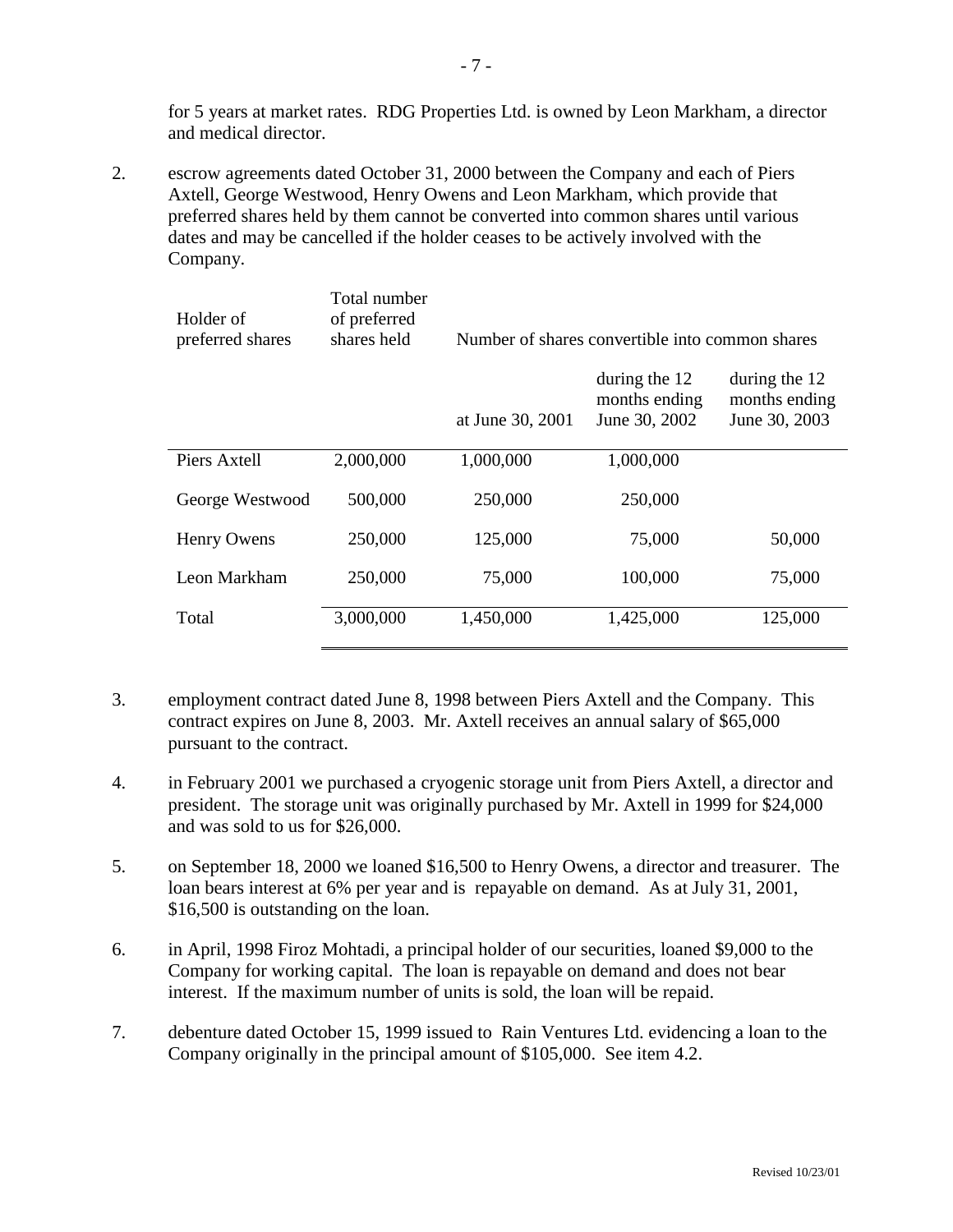## *Item 3 Directors, Management, Promoters and Principal Holders*

#### 3.1 *Compensation and Securities Held*

The following table sets out information about each director, officer and promoter of the Company and each person who directly or indirectly beneficially owns or controls 10% or more of any class of voting securities of the Company (a "principal holder").

| Name and<br>municipality of<br>principal<br>residence | Positions held (eg.<br>director, officer,<br>promoter and/or<br>principal holder) and<br>the date of obtaining<br>that position | <b>Compensation paid by</b><br>the Company in the most<br>recently completed<br>financial year (or if the<br>issuer has not completed<br>a financial year, since<br>inception) and the<br>compensation anticipated<br>to be paid in the current<br>financial year | <b>Number and</b><br>percentage of<br>securities of the<br><b>Company held</b><br>prior to<br>completion of<br>minimum<br>offering $^{(1)(2)}$ | <b>Number and</b><br>percentage of<br>securities of the<br><b>Company held</b><br>after completion<br>of maximum<br>offering $^{(1)(2)}$ |
|-------------------------------------------------------|---------------------------------------------------------------------------------------------------------------------------------|-------------------------------------------------------------------------------------------------------------------------------------------------------------------------------------------------------------------------------------------------------------------|------------------------------------------------------------------------------------------------------------------------------------------------|------------------------------------------------------------------------------------------------------------------------------------------|
| Piers Axtell<br>Seattle, WA                           | Director since March 30,<br>1996; President since<br>April 1, 1997                                                              | \$65,000 for the financial<br>year ended June 30, 2001<br>\$65,000 for the financial<br>year ending June 30, 2002                                                                                                                                                 | 112,004 common<br>shares being<br>4.98%<br>2,000,000<br>preferred shares<br>being 66.23%                                                       | 112,004 common<br>shares being<br>4.48%<br>2,000,000<br>preferred shares<br>being 66.23%                                                 |
| Henry Owens<br>Vancouver, B.C.                        | Director since May 26,<br>2000; Treasurer since<br>September 18, 2000                                                           | Nil                                                                                                                                                                                                                                                               | 250,000 preferred<br>shares being<br>8.28%                                                                                                     | 250,000 preferred<br>shares being<br>8.28%                                                                                               |
| George Westwood<br>Vancouver, B.C.                    | Director since May 26,<br>2000; Secretary since<br>September 18, 2000                                                           | Nil                                                                                                                                                                                                                                                               | 48,697 common<br>shares being<br>2.16%<br>500,000 preferred<br>shares being<br>16.56%                                                          | 48,697 common<br>shares being<br>1.95%<br>500,000 preferred<br>shares being<br>16.56%                                                    |
| Leon Markham<br>Vancouver, B.C.                       | <b>Director and Medical</b><br>Director since October 31,<br>2000                                                               | Nil                                                                                                                                                                                                                                                               | 250,000 preferred<br>shares being<br>8.28%                                                                                                     | 250,000 preferred<br>shares being<br>8.28%                                                                                               |
| Firoz Mohtadi<br>Vancouver, B.C.                      | Principal holder since<br>November 25, 1997                                                                                     | Nil                                                                                                                                                                                                                                                               | 1,000,000<br>common shares<br>being 44.44%                                                                                                     | 1,000,000<br>common shares<br>being 40%                                                                                                  |

Notes:

- (1) The preferred shares are convertible into common shares on a 1 for 1 basis. See item 4.
- (2) The percentages calculated do not include common shares issuable on the exercise of the warrants comprising part of the units or on the conversion of the outstanding special warrants.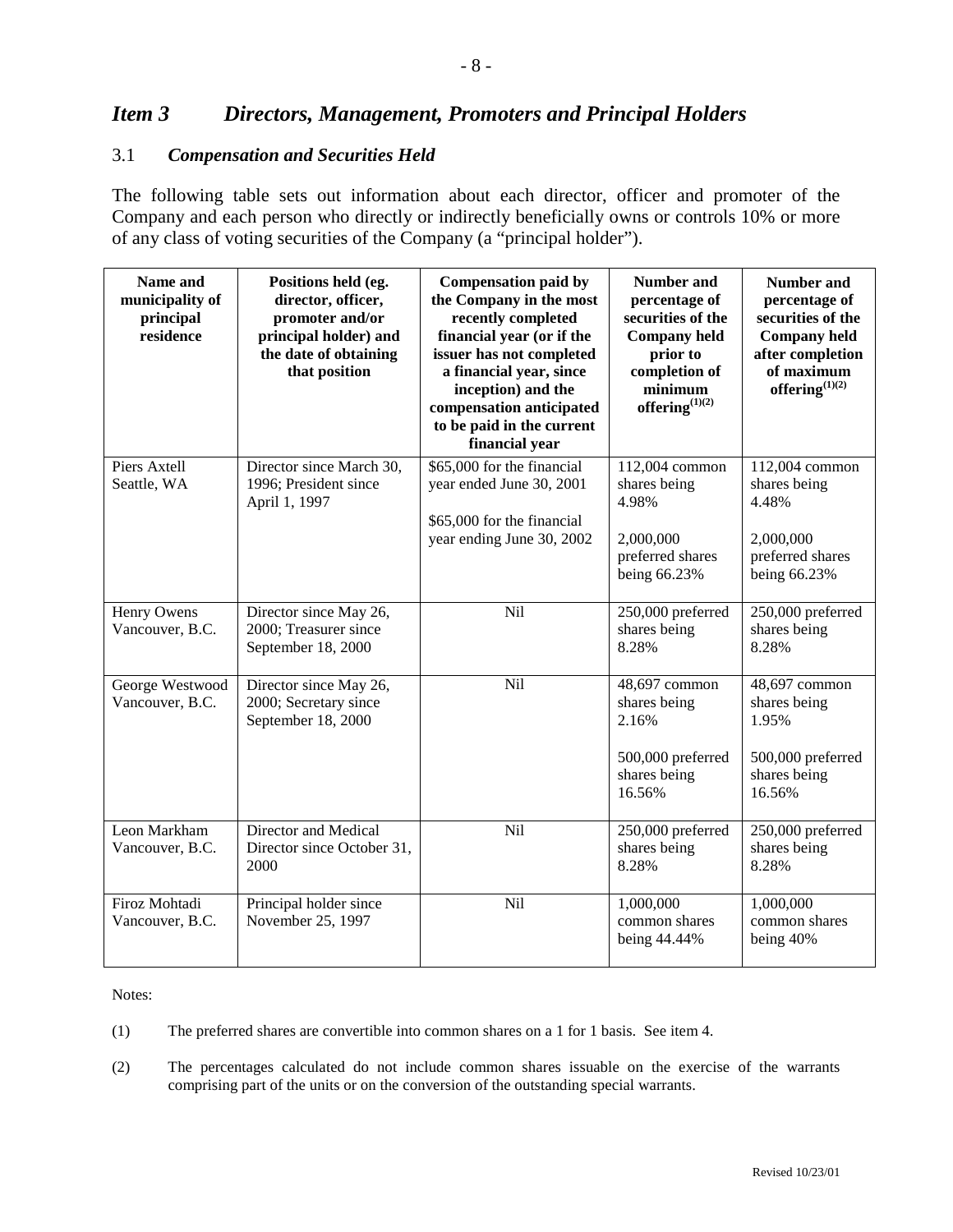### 3.2 *Management Experience*

The following table, discloses the principal occupations of our directors and senior officers over the past five years.

| <b>Name</b>     | Principal occupations and related experience                                                                                                                                                                                                                                                                                                                                                                                                                                                                                                                                                                                                                                                                                                                                                                                                                                                                                        |
|-----------------|-------------------------------------------------------------------------------------------------------------------------------------------------------------------------------------------------------------------------------------------------------------------------------------------------------------------------------------------------------------------------------------------------------------------------------------------------------------------------------------------------------------------------------------------------------------------------------------------------------------------------------------------------------------------------------------------------------------------------------------------------------------------------------------------------------------------------------------------------------------------------------------------------------------------------------------|
| Piers Axtell    | Piers Axtell currently holds the position of Laboratory Manager at the Federal Blood<br>Services Seattle Center; previously he was the Clinical Laboratory Manager at the<br>Seattle Hospital, WSU Pavilion. Since 1975 he has been involved with a number of<br>laboratories across the United States and Canada in the capacities of instruction,<br>management and quality control specifically in the field of hematology.<br>Mr. Axtell has a Health Care Management Certificate and is a registered<br>Technologist from the Canadian Society of Laboratory Technologists. Besides his<br>activities as President of the Company, he is a Laboratory Inspector with the<br>Washington State Laboratory Accreditation Program and a Clinical Instructor for the<br>Bachelor of Med Lab Science Program at Washington State University. He is<br>currently near completion of a Masters in Business Administration (Marketing). |
| Henry Owens     | Henry Owens is a 1981 B.A. graduate from Simon Fraser University and has been a<br>Certified Management Accountant since 1986. From 1983 to date he has been<br>employed in a variety of accounting and financial management positions with<br>Vancouver companies in the mining resource industry. He has been a director of<br>companies listed on the TSE, CDNX, and NASD Over-The-Counter markets. Since<br>1989, he has been a director and the secretary treasurer of Pacific Enterprises<br>Corporation, a public company engaged in the manufacture of disposable paper and<br>polyethylene products for the medical industry.                                                                                                                                                                                                                                                                                              |
| George Westwood | George Westwood is a 1983 law graduate from the University of British Columbia.<br>He has practised in Vancouver since 1983 and currently is a partner with Black $\&$<br>White, a firm practising primarily in corporate finance and securities.<br>Mr. Westwood has clients in a wide range of industries and in various geographical<br>locations.                                                                                                                                                                                                                                                                                                                                                                                                                                                                                                                                                                               |
| Leon Markham    | Dr. Markham is a practising surgeon and medical doctor and holds a Ph.D. from the<br>University of British Columbia, Department of Experimental Medicine. Since 1991,<br>in addition to practising as a medical doctor, Dr. Markham has conducted biomedical<br>research at the University of Toronto, the University of Alberta and Chicago<br>University Hospital, Chicago, Illinois, in the areas of high energy radiation<br>physiology, myocardial function in sepsis and leukocyte-endothelial interaction.                                                                                                                                                                                                                                                                                                                                                                                                                   |

## 3.3 *Penalties or Sanctions*

On July 5, 1998 the British Columbia Securities Commission issued a cease trade order against Tosca Resources Ltd. for failing to file its annual financial statements for its financial year ended December 31, 1997. The cease trade order was lifted August 18, 1998 following filing of the financial statements. Henry Owens was a director of Tosca Resources Ltd. from July 18, 1997 to March 3, 2000.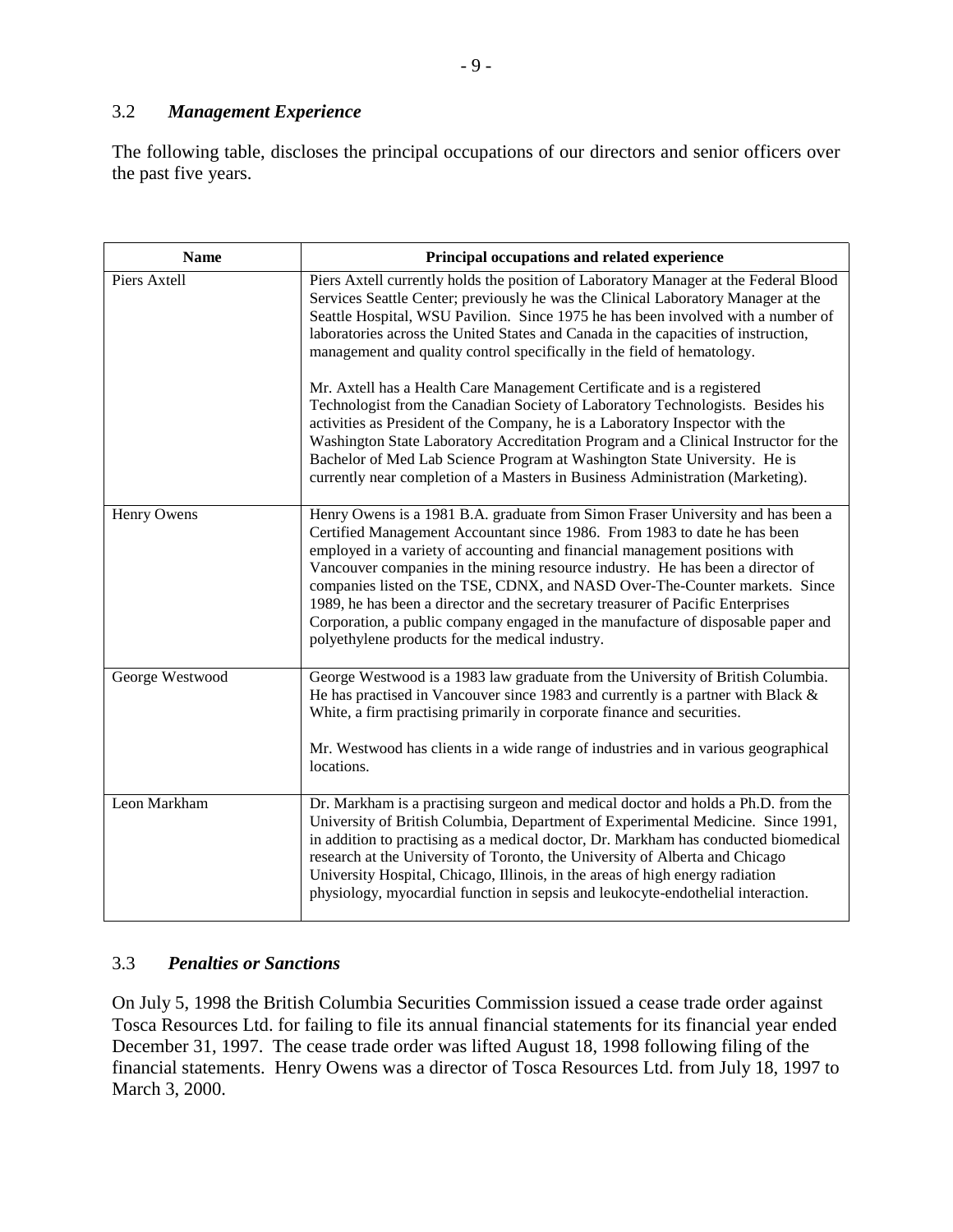## *Item 4 Capital Structure*

#### 4.1 *Outstanding Securities (other than debt)*

| <b>Description of</b><br>security            | <b>Number</b><br>authorized to be<br>issued | <b>Number</b><br>outstanding as<br>at July 31, 2001 | Number outstanding<br>assuming completion of<br>min. offering | Number outstanding<br>assuming completion of<br>max. offering |
|----------------------------------------------|---------------------------------------------|-----------------------------------------------------|---------------------------------------------------------------|---------------------------------------------------------------|
| Common shares                                | 50,000,000                                  | 2,000,000                                           | 2.250,000                                                     | 2.500,000                                                     |
| Preferred shares <sup>(1)</sup>              | 10,000,000                                  | 3.020.000                                           | 3,020,000                                                     | 3,020,000                                                     |
| Special warrants <sup><math>(2)</math></sup> | N/A                                         | 1.143.250                                           | 1.143.250                                                     | 1.143.250                                                     |
| Agent's<br>compensation<br>$option^{(3)}$    | N/A                                         | 150,000                                             | 150.000                                                       | 150,000                                                       |

Notes:

1. The preferred shares votes equally with the common shares. The preferred stock does not participate in the earnings of the Company and participates in the distribution of the assets of the Company upon wind-up or other dissolution at the rate of 0.4% of the amount being distributed per common share. Each share of preferred stock is convertible at the option of the holder into one share of common stock upon payment of an additional \$0.009 per share to the Company.

If the Company gives notice to the holders of outstanding preferred shares that:

- (a) it intends to file a preliminary prospectus in not more than 60 days and not less than 45 days, or
- (b) the preferred shares will have been issued and outstanding for three years in not more than 60 days and not less than 45 days,

then the Company has the right to cancel any preferred shares that have not been converted into common stock on the earlier of:

- (a) the day before the preliminary prospectus is filed, and
- (b) three years after the initial issuance of the preferred shares.
- 2. Each special warrant is convertible into one share of common stock at the option of the holder and will be deemed to have been converted into a common share on the earlier of April 17, 2011 and the fifth day after the day on which a receipt is issued for a final prospectus qualifying the issuance of common shares on exercise or deemed exercise of the special warrants.
- 3. Each compensation option is convertible into one agent's warrant at the option of the holder and will be deemed to have been converted into one agent's warrant on the earlier of April 17, 2003 and the fifth business day after the day on which a receipt is issued for a final prospectus qualifying the issuance of agent's warrants on exercise or deemed exercise of the compensation options.

Each agent's warrant entitles the holder to buy one common share until April 17, 2003 at \$0.40 per share until April 17, 2002 and \$0.46 per share thereafter.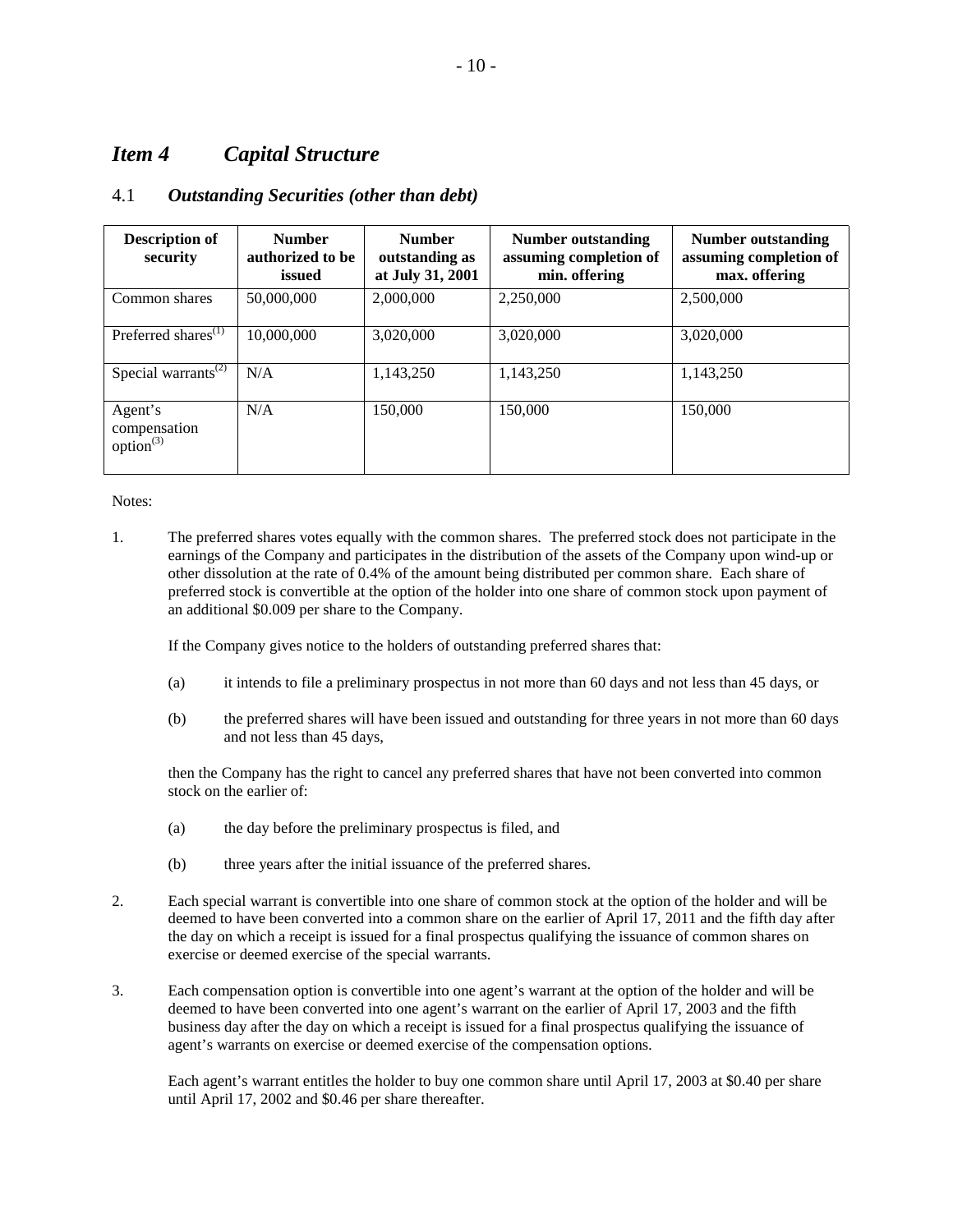### 4.2 *Long Term Debt*

The following table summarizes information about outstanding long term debt of the Company.

| <b>Description</b> | Interest rate                                       | <b>Repayment terms</b>           | Amount outstanding at<br><b>July 31, 2001</b> |
|--------------------|-----------------------------------------------------|----------------------------------|-----------------------------------------------|
| Debenture          | Canadian Imperial Bank of<br>Commerce prime plus 2% | repayable on<br>October 15, 2002 | \$89,000                                      |

Note:

The debenture is secured by a general security agreement on all of the assets and undertaking of the Company.

#### 4.3 *Prior Sales*

During the last 12 months we have issued the following securities:

| Date of Issuance | <b>Type of Security</b><br>issued  | Number of<br>securities issued | Price per<br>security | <b>Total funds</b><br>received |
|------------------|------------------------------------|--------------------------------|-----------------------|--------------------------------|
| October 3, 2000  | preferred shares                   | 150,000                        | \$0.001               | \$150                          |
| October 31, 2000 | preferred shares                   | 250,000                        | \$0.001               | \$250                          |
| January 15, 2001 | preferred shares                   | 20,000                         | \$0.001               | \$20                           |
| April 17, 2001   | special warrants                   | 1,143,250                      | \$0.40                | \$457,300                      |
| April 17, 2001   | agent's<br>compensation<br>warrant | 150,000                        | nil                   | nil                            |

# *Item 5 Description of Securities Offered*

#### 5.1 *Terms*

We are offering a minimum of 250,000 and a maximum of 500,000 units, each unit consisting of one common share of the Company and one common share purchase warrant, at a price of \$1.00 per unit.

Each warrant entitles the holder to purchase one common share of the Company for 12 months following closing at an exercise price of \$1.25 per share.

Each common share of the Company is entitled to one vote at a meeting of shareholders. The common shares are not convertible into shares of any other class and are not redeemable or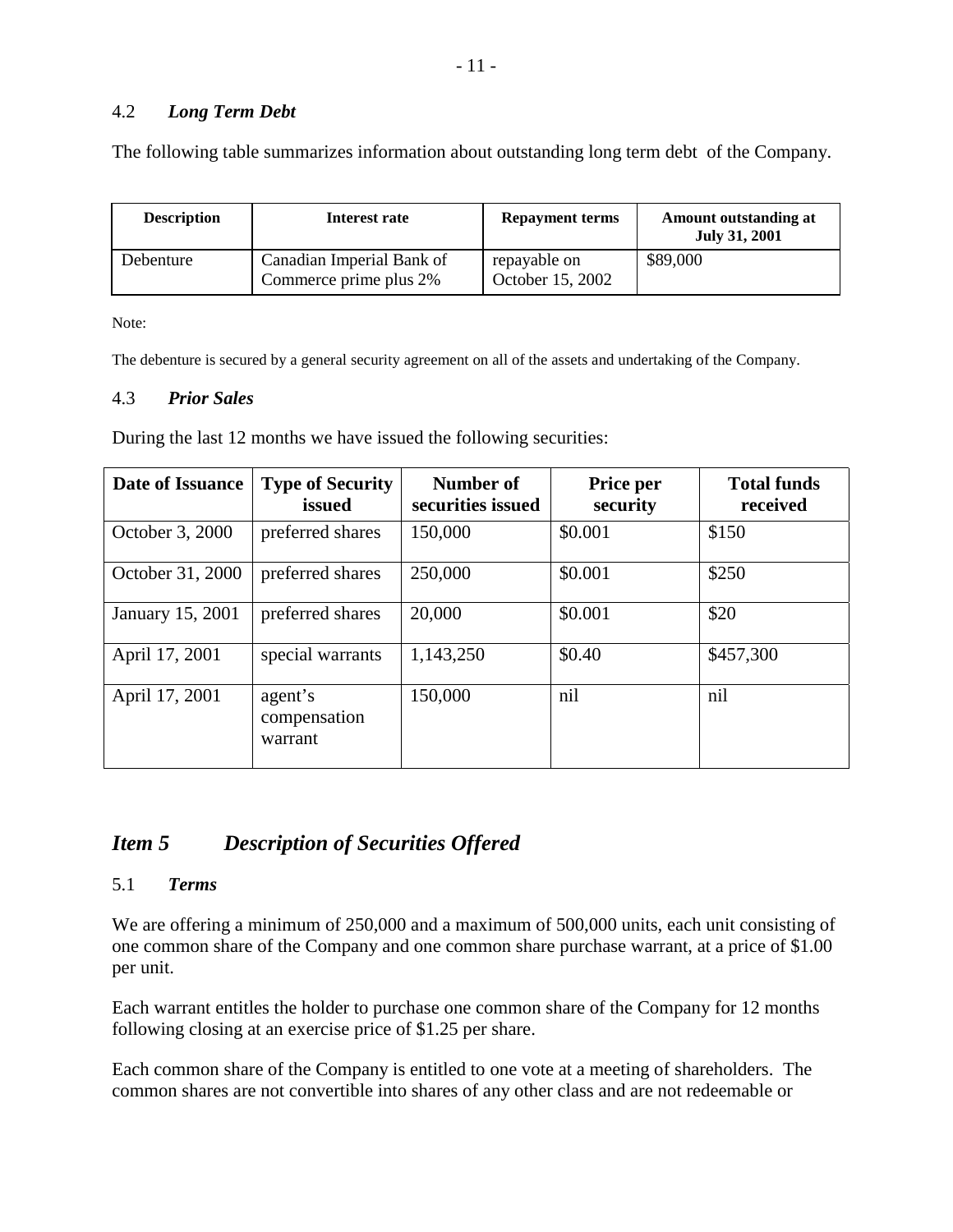retractable. We have no present intention of paying dividends. Future dividends, if any, will be determined by our directors.

### 5.2 *Subscription Procedure*

You may subscribe for units by returning to us at 800 – Technology Drive, Vancouver, B.C. V3K 7Q3, the following:

- 1. a completed subscription agreement in the form accompanying this offering memorandum
- 2. a completed copy of a Risk Acknowledgement (Form 45-103F3) you should keep a signed copy of this form.
- 3. a certified cheque or bank draft in the amount of your investment payable to "LBC Cryogenics Corp.".

We will hold your subscription funds in trust until midnight on the second business day after the day on which we received your signed subscription agreement.

The closing of the offering is subject to us receiving subscriptions for at least 250,000 units.

We reserve the right to accept or reject subscriptions in whole or in part at our discretion and to close the subscription books at any time without notice. Any subscription funds for subscriptions that we do not accept will be returned promptly after we have determined not to accept the funds.

We expect to close the offering prior to September 15, 2001. We may close the offering on an earlier or later date as we may determine.

At the closing of the offering we will deliver to you certificates representing fully paid and non-assessable common shares and warrants, provided the subscription price has been paid in full.

## *Item 6 Income Tax Consequences*

You should consult your own professional advisers to obtain advice on the tax consequences that apply to you.

## *Item 7 Compensation Paid to Sellers and Finders*

We have agreed to pay to persons who locate and introduce investors to the Company cash finder's fees equal to 9% of the gross proceeds of this offering. Directors, officers and employees of the Company will not be paid finder's fees. If the maximum offering is sold through persons entitled to a finder's fee, the maximum aggregate finder's fee will be \$45,000.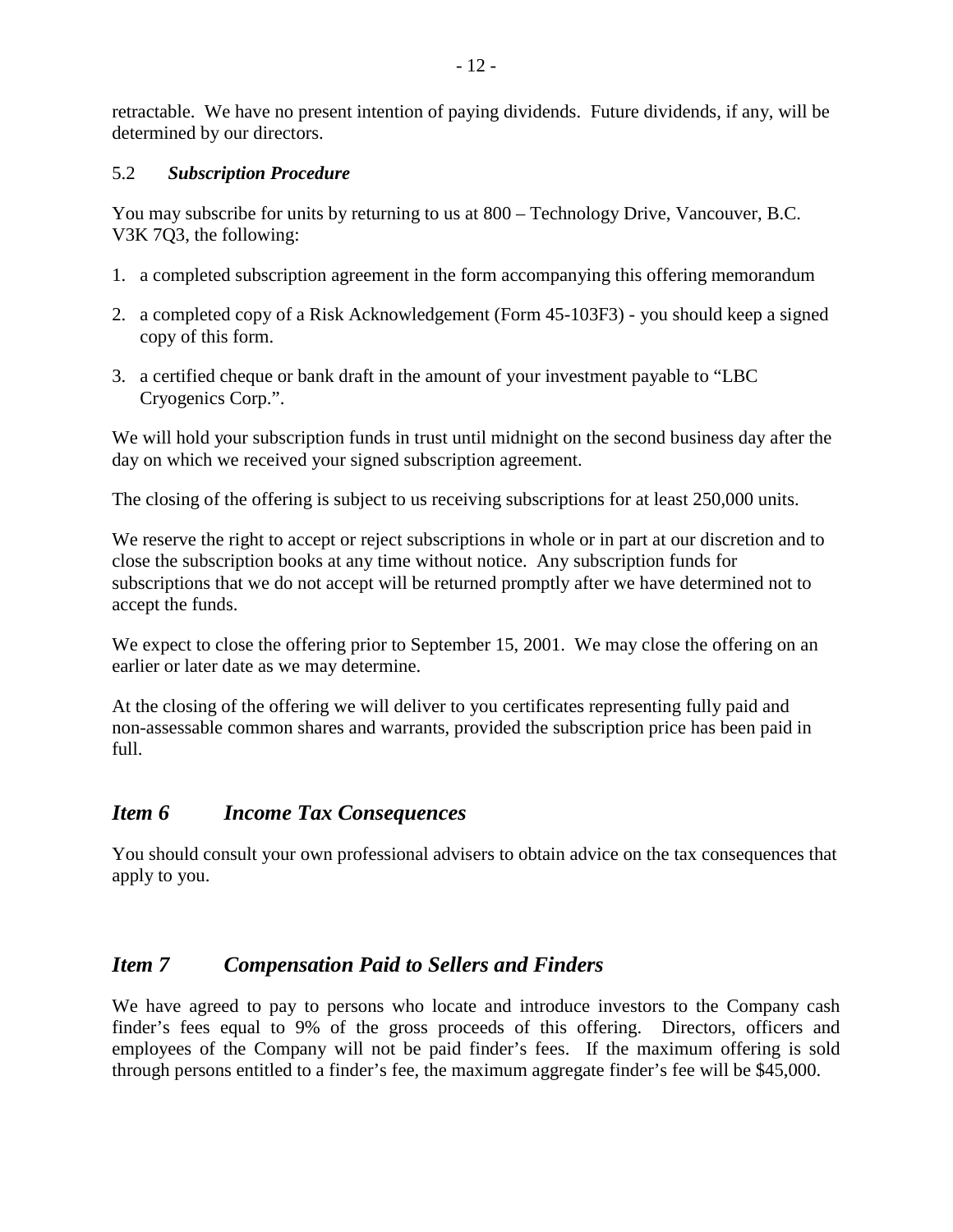# *Item 8 Risk Factors*

### *Our securities are speculative*

The purchase of units is highly speculative. You should buy them only if you are able to bear the risk of the entire loss of your investment and have no need for immediate liquidity in your investment. An investment in the units should not constitute a major portion of your portfolio. You should consult your own independent advisors as to the tax, business and legal considerations regarding an investment in our securities.

### *Because there is no market for our securities, you may not be able to sell your securities*

You may never be able to sell your securities and recover any part of your investment, unless we are able to complete a subsequent public offering or we are able to sell the Company for cash or merge with a public company.

### *Value of securities of the company*

We determined the price of the units arbitrarily. The price bears no relationship to earnings, book value or other valuation criteria.

### *We have limited operating history*

We have experienced losses in all fiscal periods since inception. Our accumulated deficit is \$528,217 as at June 30, 2001. There is no assurance that we will be able to achieve and maintain profitable operations.

#### *We will need to raise additional capital*

There is no assurance that our sales will continue to increase or even maintain current levels. Even if we sell all the units, we anticipate that we will need additional working capital to significantly expand our operations as part of our strategy to increase operating profits. There is no assurance that we will be able to obtain additional financing on reasonable terms or at all. If we raise additional capital through equity, existing stockholders will experience dilution. If we are unable to raise additional financing when needed, we may be unable to grow or maintain our then current level of business operations.

#### *We may not be able to compete successfully*

As the market for our services is new and evolving, it is difficult to predict the size of the market, its future rate of growth, if any, or the level of prices the market will pay for our services. There are at least 5 companies in North America that provide services similar to ours. We expect competition in the market to increase because there are few barriers to entry. We will be competing with established businesses that have longer operating histories, and greater financial resources, management experience and market share than we have. There is no assurance that we will be able to compete or capture adequate market share. We will not remain profitable if we cannot compete successfully with other businesses.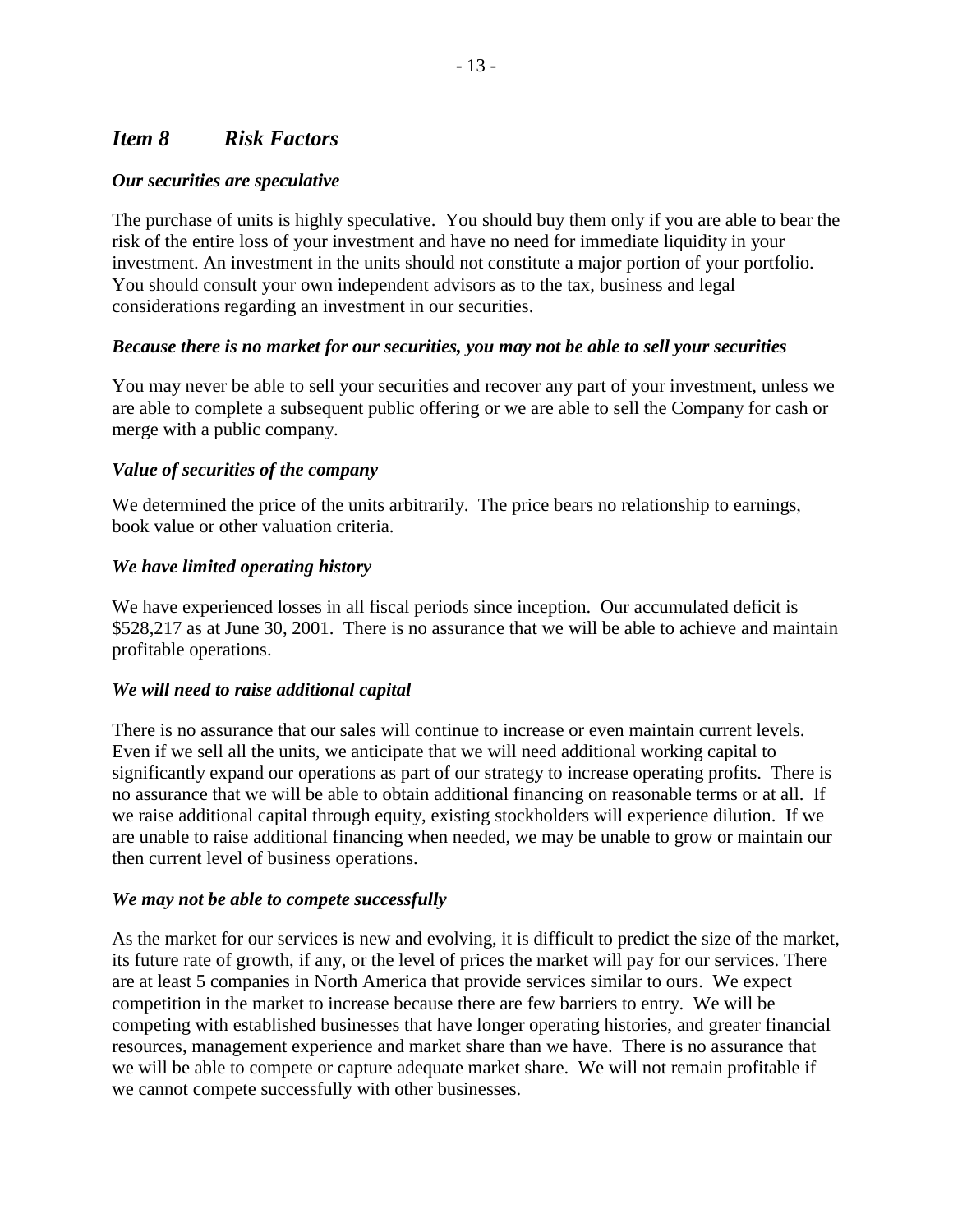## *We depend on the services of a key employee, whose knowledge of stem cell banking would be difficult to replace*

Our success depends substantially on the services of Piers Axtell. Our business may be harmed if we lose his services and we are not able to attract and retain a qualified replacement.

## *Management of growth*

We anticipate rapid growth and plan to capitalize on this growth. Our future operating results will depend on our management's ability to manage this anticipated growth, hire and retain qualified employees, properly generate revenues and control expenses. A decline in the growth rate of revenues without a corresponding reduction in expense growth could have a material adverse effect on our business, results of operations, cash flows and financial condition.

### *We may need to change the manner in which we conduct our business if government regulation increases or changes*

There are currently few laws or regulations that specifically regulate umbilical cord blood banking in Canada. Laws and regulations may be adopted in the future, however, that could have a material adverse impact on our business.

# *Item 9 Reporting Obligations*

The Company is not a reporting issuer in British Columbia. As a shareholder of the Company you will receive audited financial statements annually and unaudited interim financial statements on a half yearly basis in accordance with the *Company Act* (British Columbia). You will also be given notice of and entitled to attend general meetings of the holders of outstanding common shares of the Company in accordance with the *Company Act* (British Columbia).

## *Item 10 Resale Restrictions*

These securities will be subject to a number of resale restrictions including a restriction on trading. Until the restriction on trading expires, you will not be able to trade the securities unless you comply with an exemption from the prospectus and registration requirements under securities legislation.

Unless permitted under securities legislation, you cannot trade the securities before the earlier of the date that is 12 months and a day after the date the Company:

- 1. becomes a reporting issuer in the Canadian province or territory in which you reside or,
- 2. first becomes a reporting issuer in Alberta, British Columbia, Manitoba, Nova Scotia, Ontario, Quebec or Saskatchewan and is a SEDAR filer.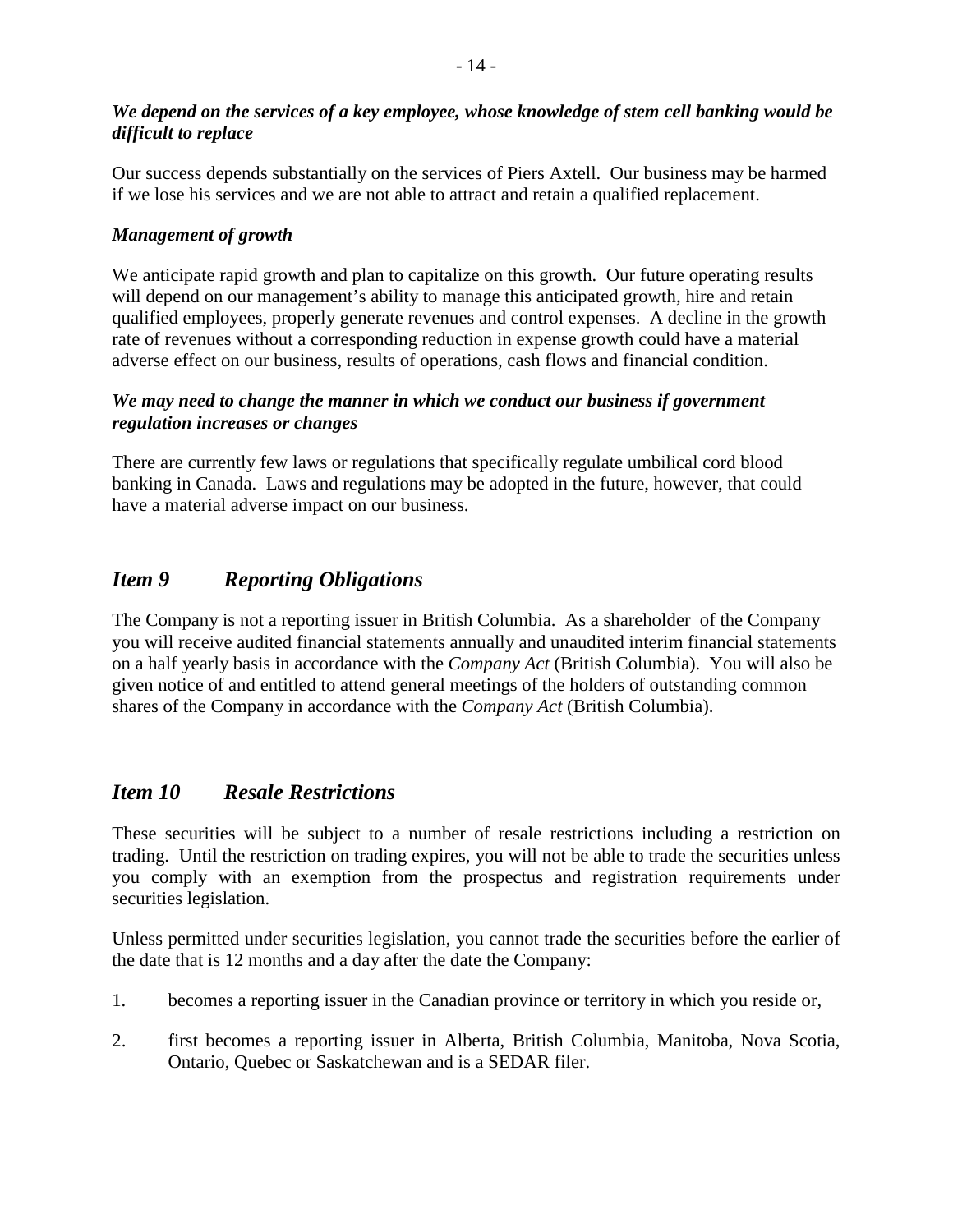# *Item 11 Purchaser's Rights*

You have the following rights under securities legislation:

- 1. **Two Day Cancellation Right** You can cancel your agreement to purchase the securities offered by this offering memorandum. To do so, you must send a notice to us by midnight on the 2nd business day after you sign the agreement to buy the securities.
- 2. **Rights in the Event of a Misrepresentation** If there is a misrepresentation in this offering memorandum you have a right to sue:
	- (a) to cancel your agreement to buy the securities offered by this offering memorandum, or
	- (b) for damages against the Company, every person who was a director at the date of the offering memorandum and every other person who signed the offering memorandum.

If you intend to rely on the rights described in 2 (a) or (b) above, you must do so within strict time limitations. You must commence your action to cancel the agreement within 180 days after the transaction. You must commence your action for damages within the earlier of 180 days after learning of the misrepresentation or 3 years after the transaction.

You may have other rights in addition to those described above. For information about your rights, you should consult a lawyer.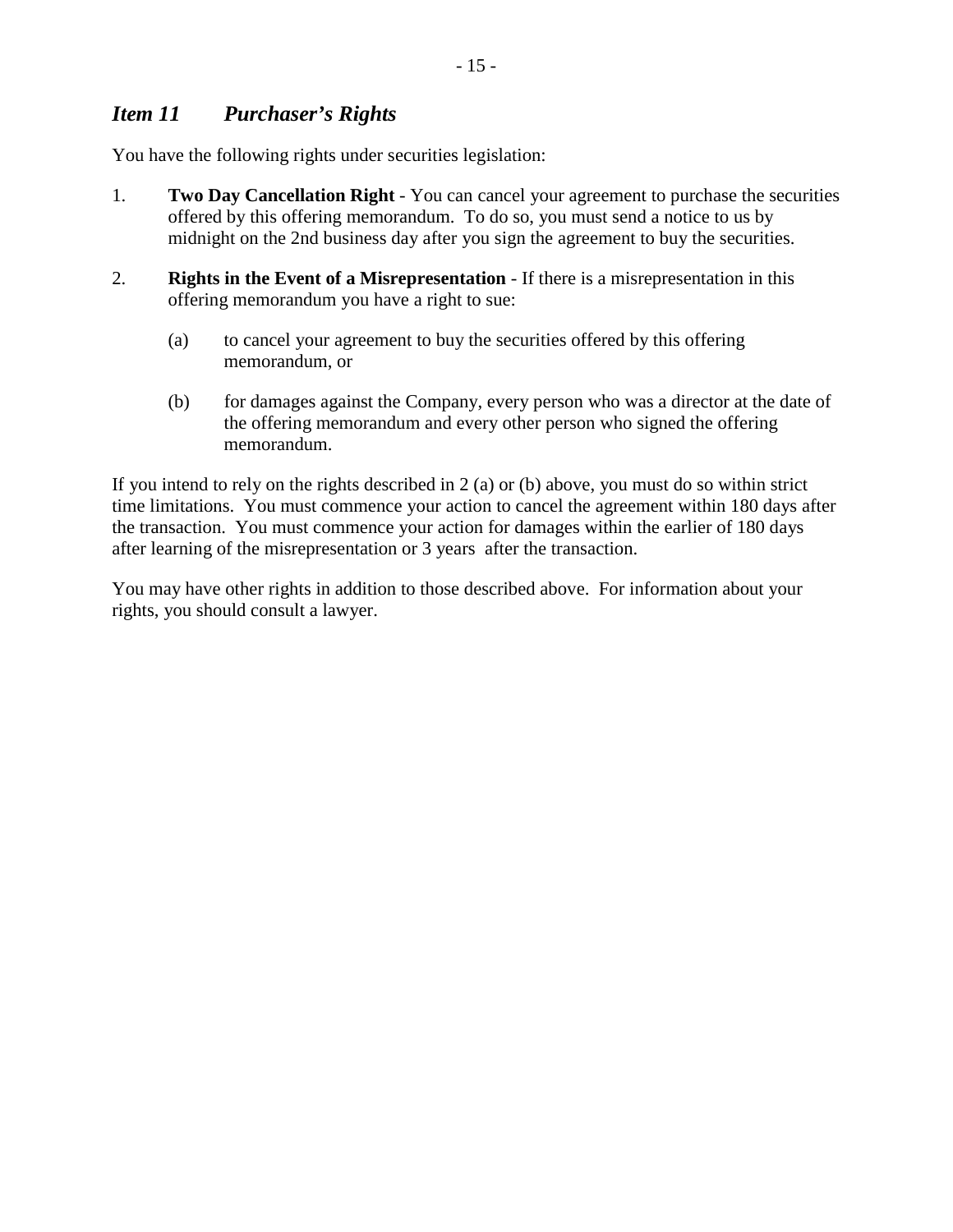*Financial Statements* 

*Years ended June 30, 2001 and 2000* 

Revised 10/23/01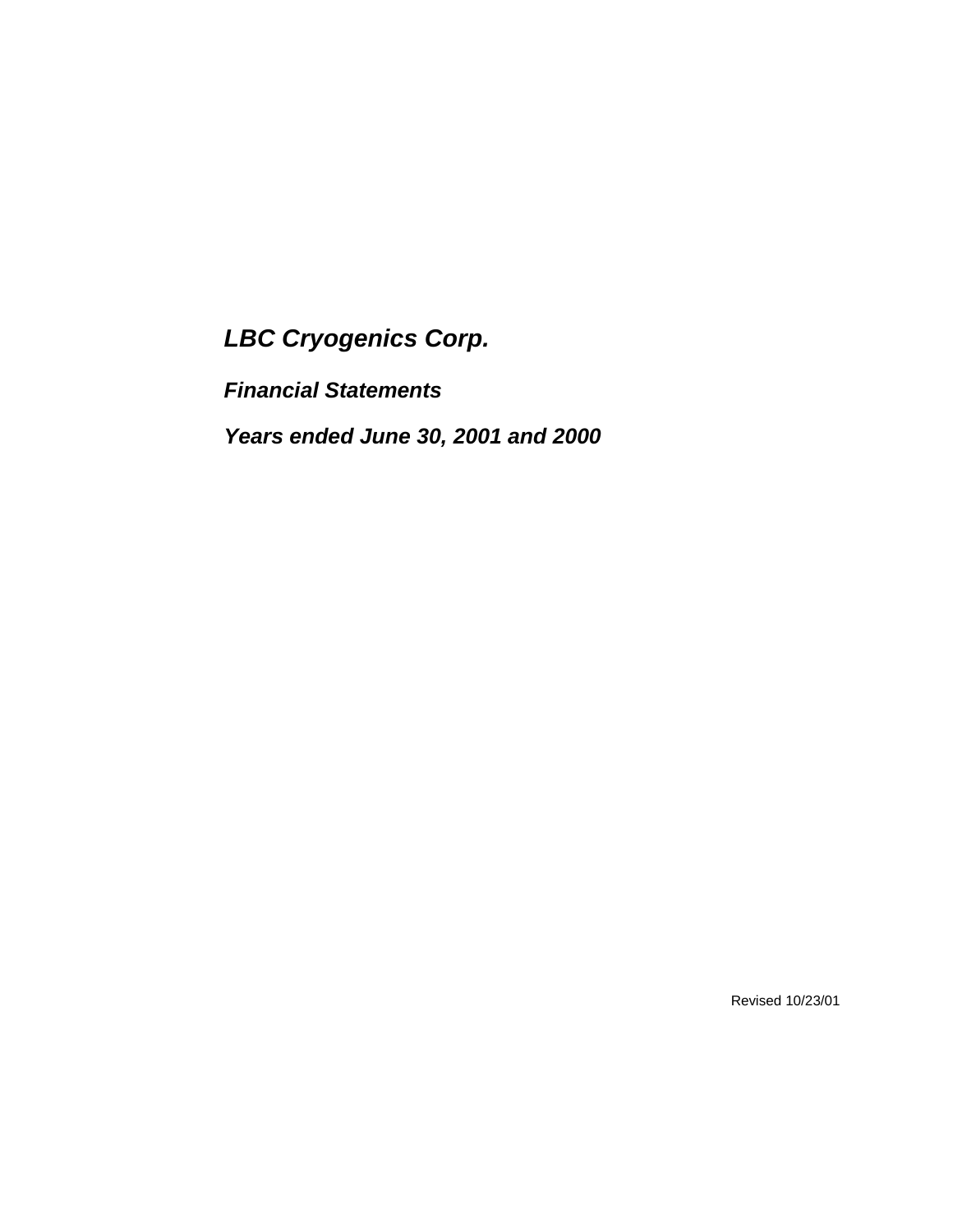#### **AUDITORS' REPORT**

To the Directors of LBC Cryogenics Corp.

We have audited the balance sheets of LBC Cryogenics Corp. as at June 30, 2001 and 2000 and the statements of operations and deficit and cash flows for the years then ended. These financial statements are the responsibility of the company's management. Our responsibility is to express an opinion on these financial statements based on our audits.

We conducted our audits in accordance with Canadian generally accepted auditing standards. Those standards require that we plan and perform an audit to obtain reasonable assurance whether the financial statements are free of material misstatement. An audit includes examining, on a test basis, evidence supporting the amounts and disclosures in the financial statements. An audit also includes assessing the accounting principles used and significant estimates made by management, as well as evaluating the overall financial statement presentation.

In our opinion, these financial statements present fairly, in all material respects, the financial position of the company as at June 30, 2001 and 2000 and the results of its operations and cash flows for the years then ended in accordance with Canadian generally accepted accounting principles. As required by the *Company Act* (British Columbia), we report that, in our opinion, these principles have been applied on a consistent basis.

(signed) *"Tique, Baup & Co."* 

Vancouver, Canada Chartered Accountants

August 2, 2001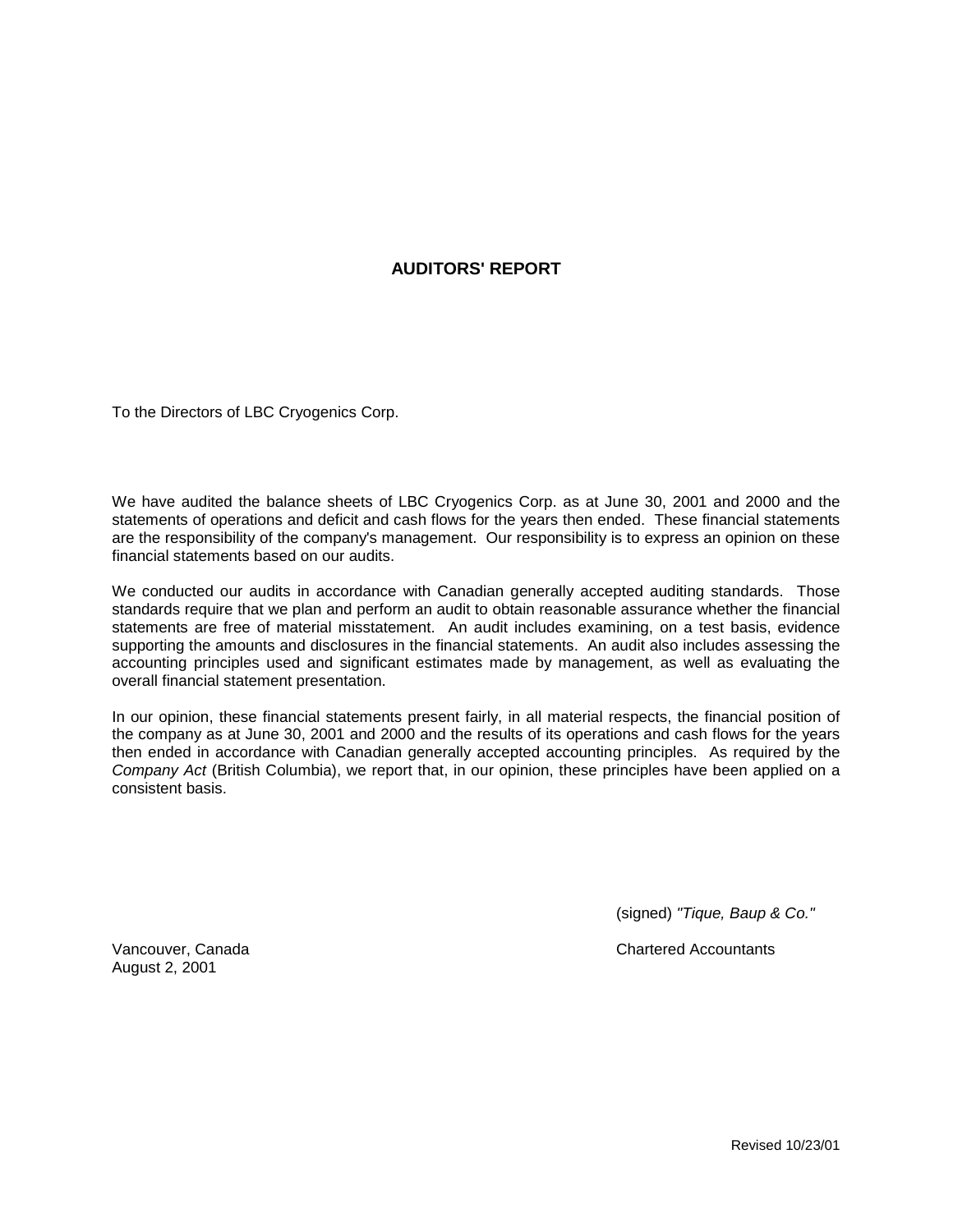# *LBC Cryogenics Corp. Balance Sheets*

|                                                                            | <b>June 30,</b><br>2001<br>\$             | <b>June 30,</b><br>2000<br>\$ |
|----------------------------------------------------------------------------|-------------------------------------------|-------------------------------|
| <b>ASSETS</b>                                                              |                                           |                               |
| <b>Current Assets</b>                                                      |                                           |                               |
| Cash and cash equivalents                                                  | 96,930                                    | 563                           |
| Accounts receivable                                                        | 5,743<br>2,671                            | 4,446                         |
| Prepaid expenses                                                           |                                           | 3,218                         |
| <b>Total Current Assets</b><br>Loan Receivable from Related Party (note 3) | 105,344<br>16,500                         | 8,227                         |
| Capital Assets (note 4)                                                    | 335,273                                   | 94,562                        |
| <b>Total Assets</b>                                                        | 457,117                                   | 102,789                       |
|                                                                            |                                           |                               |
| <b>LIABILITIES</b>                                                         |                                           |                               |
| <b>Current Liabilities</b><br><b>Bank overdraft</b>                        |                                           | 1,896                         |
| Accounts payable and accrued liabilities                                   | 39,808                                    | 31,848                        |
| Loan payable to related party (note 5)                                     | 9,000                                     | 9,000                         |
| Current portion of long-term debt (note 6)                                 | 16,000                                    | 16,000                        |
| Unearned revenue                                                           | 35,352                                    | 24,558                        |
| <b>Total Current Liabilities</b>                                           | 100,160                                   | 83,302                        |
| Long-Term Debt (note 6)                                                    | 73,000                                    | 89,000                        |
| <b>Total Liabilities</b>                                                   | 173,160                                   | 172,302                       |
| SHAREHOLDERS' EQUITY                                                       |                                           |                               |
| <b>Share Capital (note 7)</b>                                              |                                           |                               |
| Authorized                                                                 |                                           |                               |
| - 50,000,000 common shares without par value                               |                                           |                               |
| - 10,000,000 preferred shares without par value<br>Issued and outstanding  |                                           |                               |
| $-2,000,000$ common shares                                                 | 425,350                                   | 425,350                       |
| - 3,020,000 preferred shares (2000 - 2,600,000)                            | 3,020                                     | 2,600                         |
| Special warrants                                                           | 383,804                                   |                               |
| <b>Total Share Capital</b>                                                 | 812,174                                   | 427,950                       |
| <b>Deficit</b>                                                             | (528, 217)                                | (497,463)                     |
| <b>Net Shareholders' Equity (Deficiency)</b>                               | 283,957                                   | (69, 513)                     |
| <b>Total Liabilities and Shareholders' Equity</b>                          | 457,117                                   | 102,789                       |
|                                                                            | <b>Continuance of Operations (note 1)</b> |                               |

#### **APPROVED BY THE BOARD OF DIRECTORS**

| (signed) "Piers Axtell" |  |
|-------------------------|--|
| Director                |  |

(signed) *"Henry Owens"* 

**Director** 

The accompanying notes are an integral part of these financial statements.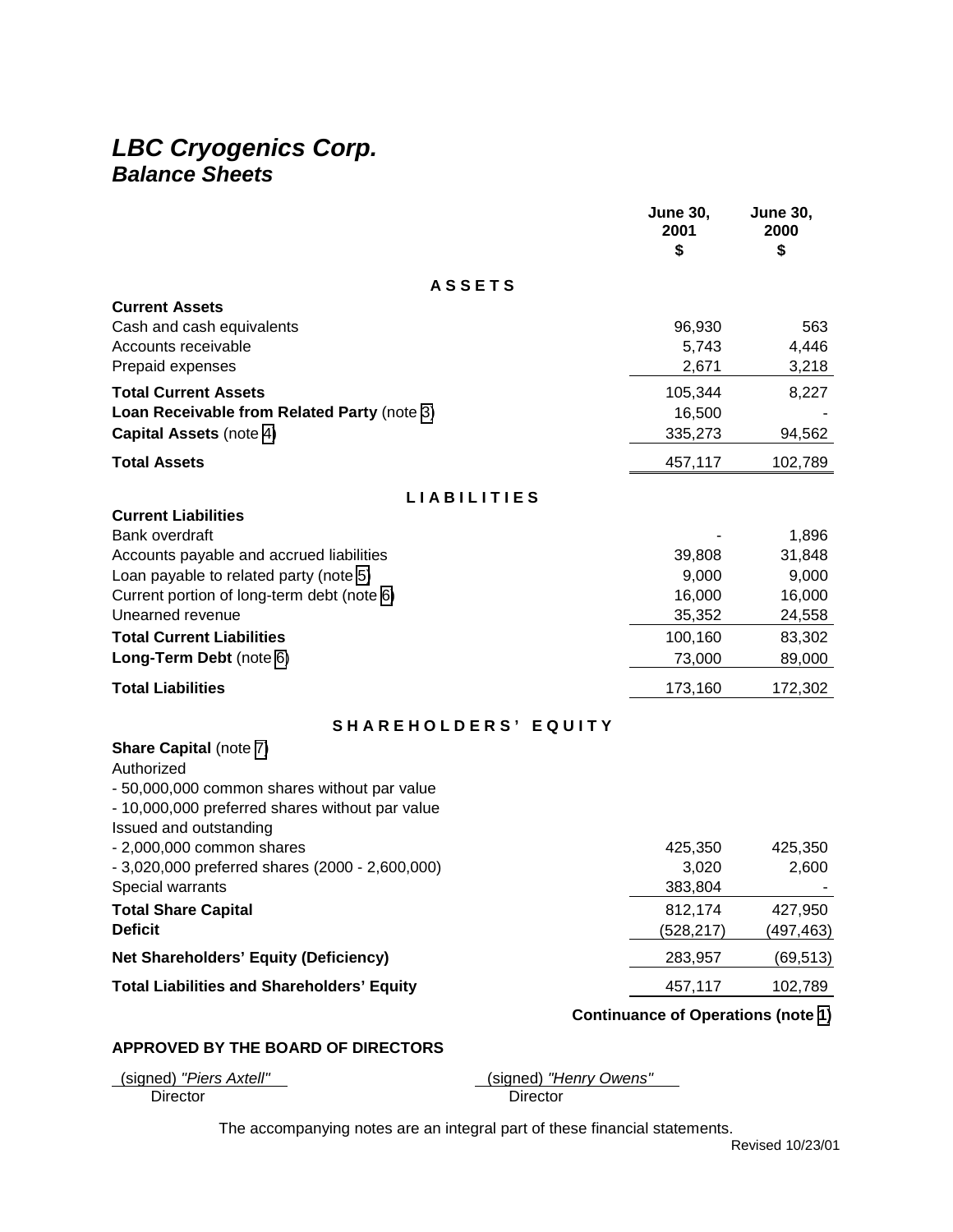# *LBC Cryogenics Corp. Statements of Operations and Deficit*

|                                                                                                                                                                                                                                                                           | Year ended<br><b>June 30,</b><br>2001<br>\$                                                                | Year ended<br><b>June 30,</b><br>2000<br>\$                                                            |
|---------------------------------------------------------------------------------------------------------------------------------------------------------------------------------------------------------------------------------------------------------------------------|------------------------------------------------------------------------------------------------------------|--------------------------------------------------------------------------------------------------------|
| Revenue                                                                                                                                                                                                                                                                   | 238,955                                                                                                    | 160,585                                                                                                |
| <b>Expenses</b>                                                                                                                                                                                                                                                           |                                                                                                            |                                                                                                        |
| <b>Operating expenses</b>                                                                                                                                                                                                                                                 |                                                                                                            |                                                                                                        |
| <b>Supplies</b><br>Sample processing<br>Delivery costs<br>Other                                                                                                                                                                                                           | 28,718<br>9,263<br>7,696<br>6,256                                                                          | 19,305<br>5,428<br>6,558<br>6,087                                                                      |
| Total operating expenses                                                                                                                                                                                                                                                  | 51,933                                                                                                     | 37,378                                                                                                 |
| <b>General and administrative expenses</b>                                                                                                                                                                                                                                |                                                                                                            |                                                                                                        |
| Administration and office<br>Depreciation and amortization<br>Insurance<br>Interest on long-term debt<br>Marketing<br>Professional fees<br>Rent<br>Telephone<br>Wages, salaries and consulting fees<br>Total general and administrative expenses<br><b>Total Expenses</b> | 12,464<br>11,383<br>9,056<br>7,440<br>15,013<br>10,232<br>37,965<br>3,997<br>110,226<br>217,776<br>269,709 | 11,242<br>9,280<br>7,942<br>6,308<br>4,956<br>1,734<br>40,994<br>3,982<br>99,368<br>185,806<br>223,184 |
| <b>Net Loss</b>                                                                                                                                                                                                                                                           | 30,754                                                                                                     | 62,599                                                                                                 |
| Deficit, Beginning of Year                                                                                                                                                                                                                                                | 497,463                                                                                                    | 434,864                                                                                                |
| Deficit, End of Year                                                                                                                                                                                                                                                      | 528,217                                                                                                    | 497,463                                                                                                |
| Weighted Average Number of Common Shares Outstanding                                                                                                                                                                                                                      | 2,000,000                                                                                                  | 2,000,000                                                                                              |
| <b>Net Loss per Common Share</b>                                                                                                                                                                                                                                          | 0.015                                                                                                      | 0.031                                                                                                  |

The accompanying notes are an integral part of these financial statements.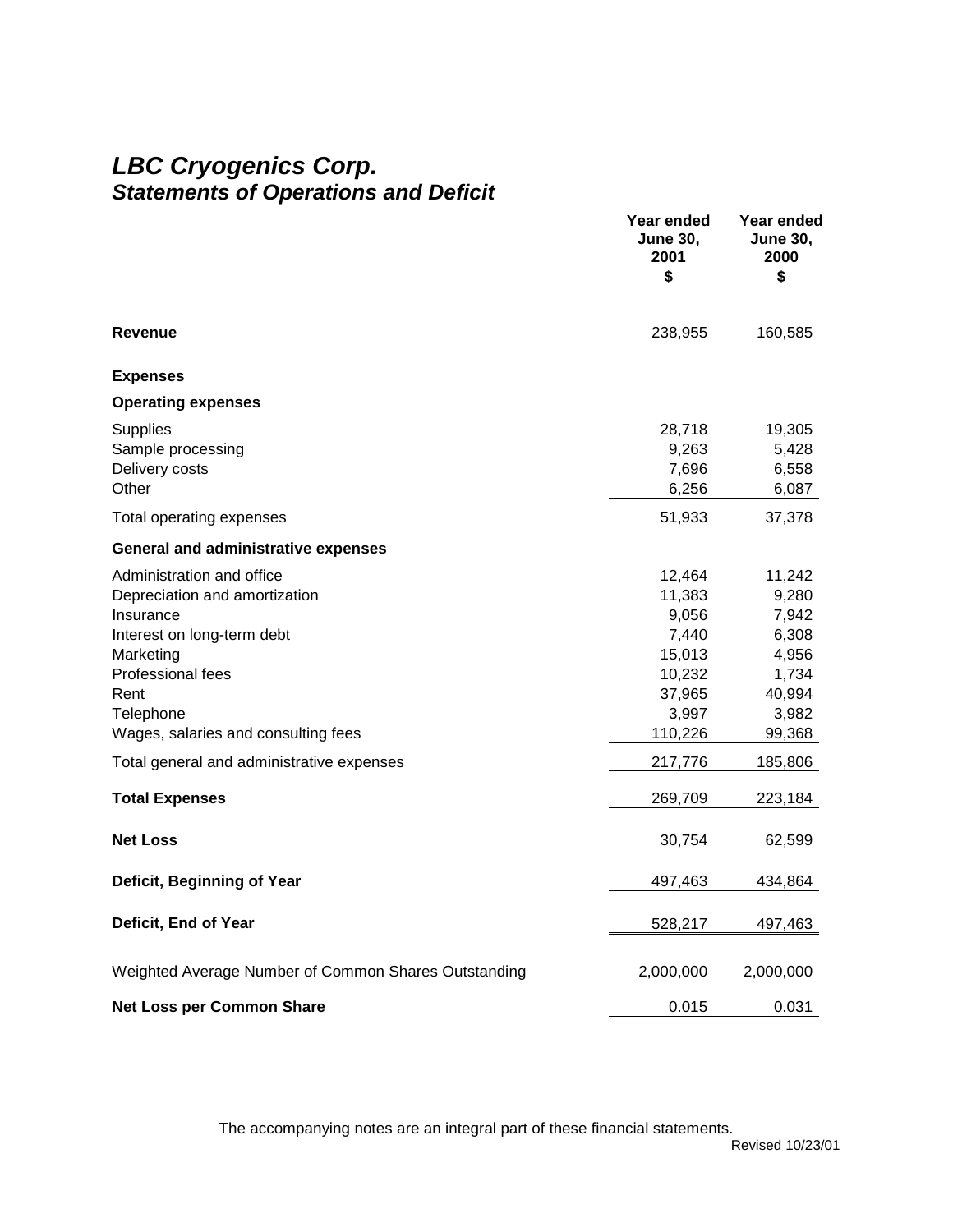# *LBC Cryogenics Corp. Statements of Cash Flows*

|                                                                                                    | Year ended<br><b>June 30,</b><br>2001<br>\$ | Year ended<br><b>June 30,</b><br>2000<br>\$ |
|----------------------------------------------------------------------------------------------------|---------------------------------------------|---------------------------------------------|
| <b>Operating Activities</b>                                                                        |                                             |                                             |
| Net loss                                                                                           | (30, 754)                                   | (62, 599)                                   |
| Adjustments to reconcile net loss to net cash flows from<br>operating activities:                  |                                             |                                             |
| - depreciation and amortization                                                                    | 11,383                                      | 9,280                                       |
| - (increase) decrease in accounts receivable                                                       | (1, 297)                                    | 2,037                                       |
| - decrease (increase) in prepaid expenses<br>- increase (decrease) in accounts payable and accrued | 547                                         | (1,000)                                     |
| liabilities                                                                                        | 7,960                                       | (57, 570)                                   |
| - increase in unearned revenue                                                                     | 10,794                                      | 8,373                                       |
| <b>Net Cash Flows from Operating Activities</b>                                                    | (1, 367)                                    | (101, 479)                                  |
| <b>Investing Activities</b>                                                                        |                                             |                                             |
| Purchase of capital assets                                                                         | (252,094)                                   | (4,976)                                     |
| Loan to related party                                                                              | (16,500)                                    |                                             |
| <b>Total Cash Flows from Investing Activities</b>                                                  | (268, 594)                                  | (4,976)                                     |
| <b>Financing Activities</b>                                                                        |                                             |                                             |
| Proceeds from sale of special warrants                                                             | 457,300                                     |                                             |
| Special warrant issuance costs                                                                     | (73, 496)                                   |                                             |
| Proceeds from sale of preferred shares                                                             | 420                                         | 100                                         |
| Long-term debt (repayments) proceeds                                                               | (16,000)                                    | 105,000                                     |
| (Decrease) increase in bank overdraft                                                              | (1,896)                                     | 1,896                                       |
| <b>Net Cash Flows from Financing Activities</b>                                                    | 366,328                                     | 106,996                                     |
| <b>Increase in Cash and Cash Equivalents</b>                                                       | 96,367                                      | 541                                         |
| Cash and Cash Equivalents at the Beginning of the Year                                             | 563                                         | 22                                          |
| Cash and Cash Equivalents at the End of the Year                                                   | 96,930                                      | 563                                         |
| <b>Interest Paid</b>                                                                               | 8,408                                       |                                             |
|                                                                                                    |                                             |                                             |

The accompanying notes are an integral part of these financial statements.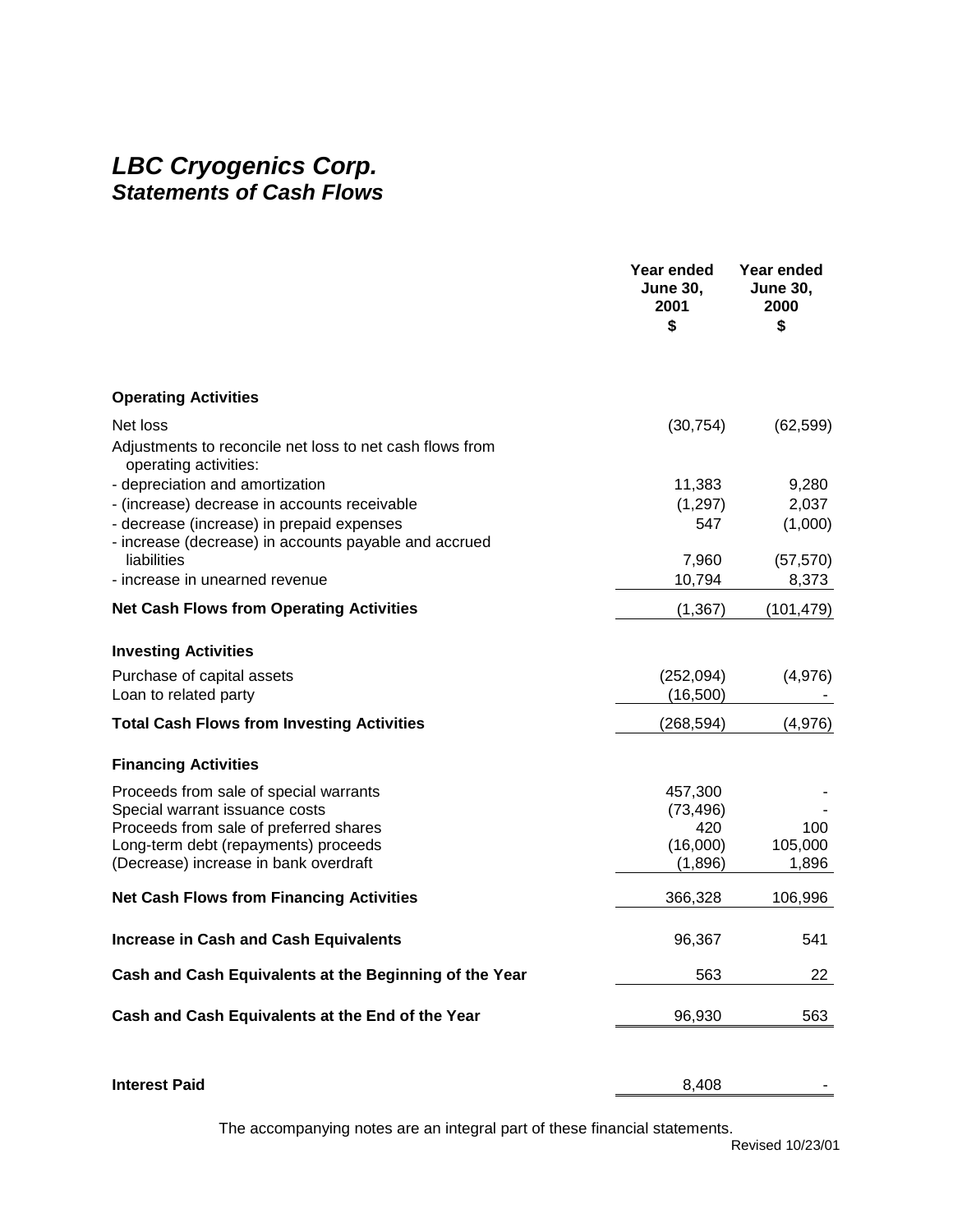## <span id="page-20-0"></span>*Notes to the Financial Statements June 30, 2001 and 2000*

#### **1. Operations and Basis of Presentation**

The company is a British Columbia company that operates a private cryogenic facility in Vancouver, British Columbia, dedicated to the collection, processing and cryopreservation of umbilical cord blood stem cells.

The company has experienced losses in all fiscal periods since its inception and has an accumulated deficit of \$528,217 at June 30, 2001. Its ability to continue as a going-concern is dependent upon its ability to achieve profitability and fund any additional losses it may incur. These financial statements are prepared on a going-concern basis, which implies that the company will realize its assets and discharge its liabilities in the normal course of business. These financial statements do not reflect adjustments to the carrying value of assets and liabilities that would be necessary if the company were unable to achieve and maintain profitable operations.

#### **2. Significant Accounting Policies**

**General Principles** - These financial statements have been prepared in Canadian dollars and in accordance with Canadian generally accepted accounting principles.

**Currency and Foreign Exchange** - The functional currency of the company is the Canadian dollar. Monetary assets and liabilities denominated in another currency are translated at year-end exchange rates. Other balance sheet items denominated in another currency are translated at the rates of exchange in effect at the time the items arose. Revenue and expenses are translated at the exchange rates in effect at the time of the transaction. Gains and losses arising from fluctuations in exchange rates are included in operations for the year.

**Use of Estimates** - The preparation of financial statements in conformity with generally accepted accounting principles requires management to make estimates and assumptions that affect the reported amounts of assets and liabilities and disclosure of contingent assets and liabilities at the date of the financial statements and the reported amounts of revenue and expenses during the reporting period. Actual results could differ from those estimates.

**Cash and Cash Equivalents** - Cash and cash equivalents are defined as cash on hand, demand deposits and short-term, highly liquid investments that are readily convertible to known amounts of cash within ninety days of deposit.

**Financial Instruments** - The company has various financial instruments, including cash and cash equivalents, accounts receivable, loan receivable from related party, bank overdraft, accounts payable and accrued liabilities, loan payable to related party and long-term debt. The fair values of these financial instruments other than the loan payable to related party, approximate their carrying values. The fair value of the loan payable to related party is not determinable.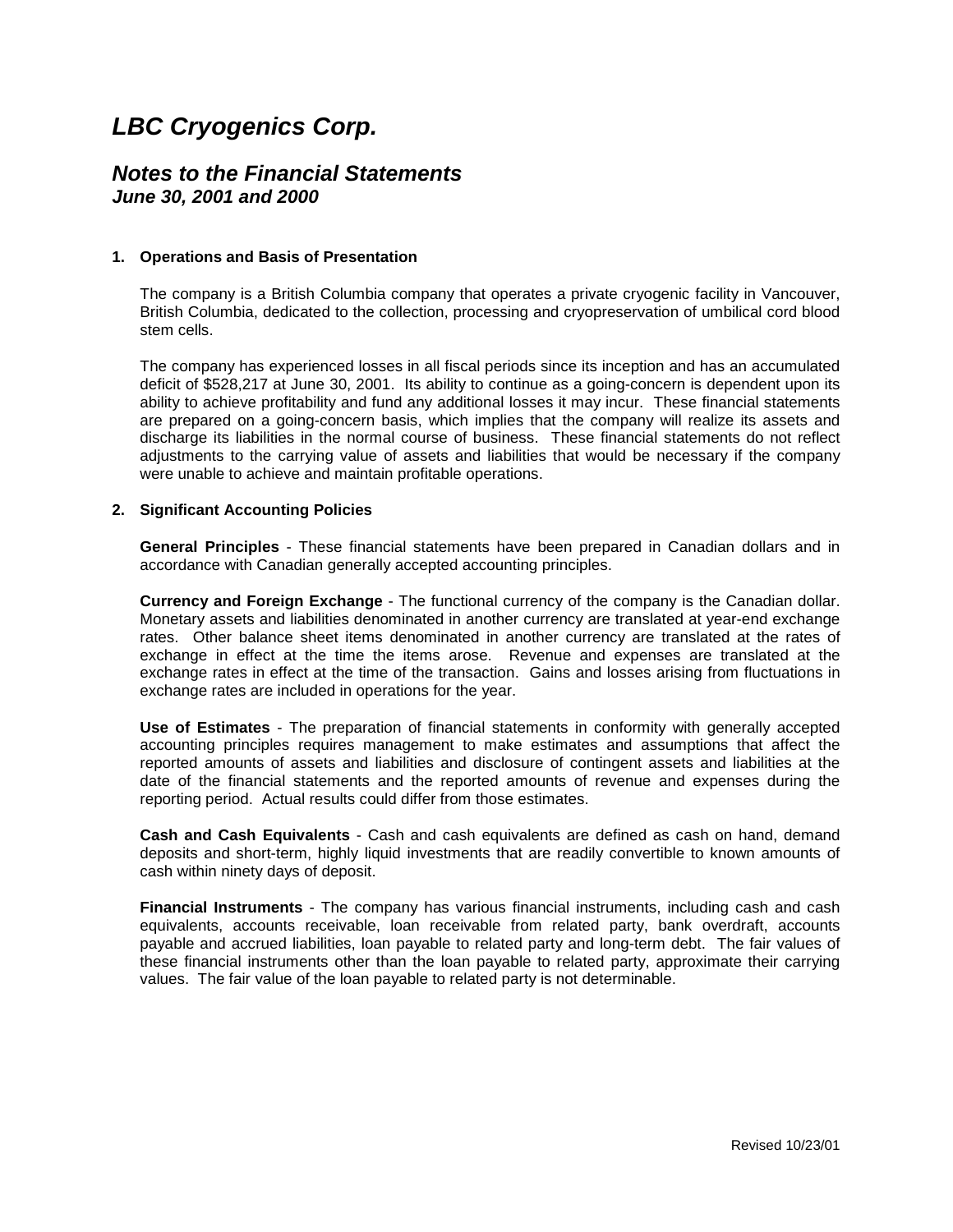#### <span id="page-21-0"></span>*Notes to the Financial Statements June 30, 2001 and 2000*

#### **2. Significant Accounting Policies (continued)**

**Capital Assets** - Capital assets are carried at cost less accumulated depreciation. Depreciation is charged to earnings using the straight-line method in amounts sufficient to depreciate the costs of capital assets over their estimated useful lives as follows:

 Laboratory and cryogenics equipment - 5 to 25 years Office equipment and furnishings – 3 to 10 years Leasehold improvements - 5 years.

**Revenue** – Revenue is recognized in the period during which the related services are performed. Storage revenue received in advance is deferred and allocated on a monthly basis to the storage period.

**Income Taxes** - Income taxes are calculated using the liability method of tax allocation accounting. Temporary differences arising from the difference between the tax basis of an asset or liability and its carrying amount on the balance sheet and unutilized losses carried forward are used to calculate future income tax liabilities or assets. Future income tax liabilities or assets are calculated using tax rates anticipated to apply in the periods that the temporary differences are expected to reverse. The carrying value of future income tax assets is limited to the amount that is more likely than not to be realized.

**Loss per Share** - The loss per share amounts have been calculated using the weighted average number of common shares outstanding during the year. Fully diluted loss per share has not been disclosed because the effect of common shares issuable upon the exercise of warrants and the conversion of preferred shares would not be dilutive.

#### **3. Loan Receivable from Related Party**

The loan receivable from related party is due from a director and officer of the company. The loan bears interest at 6% per annum and is repayable on demand. \$773 interest income has been included in revenue for the year ended June 30, 2001 (2000 - \$nil) in respect of this loan.

#### **4. Capital Assets**

|                                     |         | June 30, 2001 |          | 2000     |
|-------------------------------------|---------|---------------|----------|----------|
|                                     |         | Accumulated   | Net book | Net book |
|                                     | Cost    | depreciation  | value    | value    |
|                                     | \$      | S             | \$       | \$       |
| Laboratory and cryogenics equipment | 377,009 | 45.865        | 331.144  | 87,886   |
| Office equipment and furnishings    | 13,078  | 9,239         | 3,839    | 4,411    |
| Leasehold improvements              | 3.774   | 3,484         | 290      | 2,265    |
| Total capital assets                | 393,861 | 58.588        | 335.273  | 94,562   |

During the year ended June 30, 2001 the company purchased cryogenics equipment from a director and officer of the company for \$26,000.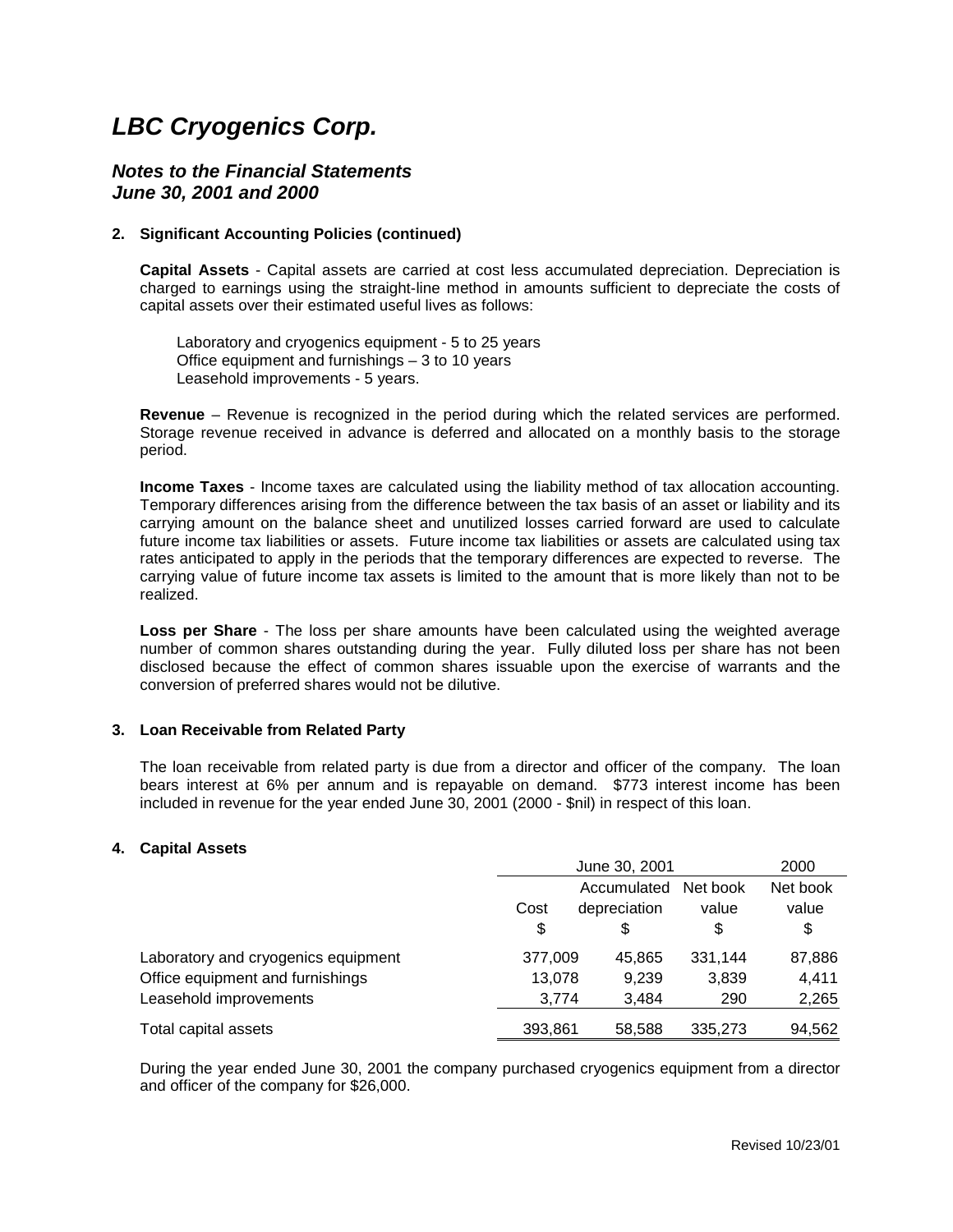#### <span id="page-22-0"></span>*Notes to the Financial Statements June 30, 2001 and 2000*

#### **5. Loan Payable to Related Party**

The loan payable to related party is owed to a significant shareholder of the company. There are no interest or repayment terms.

#### **6. Long-Term Debt**

The long-term debt comprises a debenture that bears interest at bank prime rate plus 2% per annum. A \$16,000 payment is due on October 15, 2001 and the balance of \$73,000 is due on October 15, 2002. All of the assets and undertaking of the company have been pledged as collateral for loans under the debenture.

#### **7. Share Capital**

#### Preferred Shares

During the year ended June 30, 2001 the company issued 420,000 preferred shares for net proceeds of \$420 (2000 - 100,000 shares, \$100).

The preferred shares vote equally with the common shares. The preferred shares are not entitled to receive dividends but participate in the distribution of the assets of the company upon wind-up or other dissolution at the rate of 0.4% of the amount being distributed per common share. Each preferred share is convertible at the option of the holder into one common share upon payment of an additional \$0.009 to the company.

If the company intends to file a preliminary prospectus, or the preferred shares have been issued and outstanding for three years, then the company has the right to cancel any preferred shares that have not been converted into common shares on the earlier of: the day before the preliminary prospectus is filed, and three years after the initial issuance of the preferred shares.

3,000,000 of the preferred shares are also subject to agreements that provide that the shares cannot be converted into common shares until various dates and may be cancelled if the holder ceases to be actively involved with the company.

|                               |                                             | Number of shares convertible into common shares |                                                 |                                                 |
|-------------------------------|---------------------------------------------|-------------------------------------------------|-------------------------------------------------|-------------------------------------------------|
| Holder of<br>preferred shares | Total number<br>of preferred<br>shares held | at<br>June 30, 2001                             | during the 12<br>months ending<br>June 30, 2002 | during the 12<br>months ending<br>June 30, 2003 |
| Piers Axtell                  | 2,000,000                                   | 1,000,000                                       | 1,000,000                                       |                                                 |
| George Westwood               | 500,000                                     | 250,000                                         | 250,000                                         |                                                 |
| Henry Owens                   | 250,000                                     | 125,000                                         | 75,000                                          | 50,000                                          |
| Leon Markham                  | 250,000                                     | 75,000                                          | 100,000                                         | 75,000                                          |
| Total                         | 3,000,000                                   | 1,450,000                                       | 1,425,000                                       | 125,000                                         |

#### Special Warrants

During the year ended June 30, 2001 the company issued 1,143,250 special warrants at \$0.40 per warrant for gross proceeds of \$457,300. Issue costs of \$73,496 were incurred in connection with the issuance of the warrants, for net proceeds of \$383,804. Each special warrant is convertible into one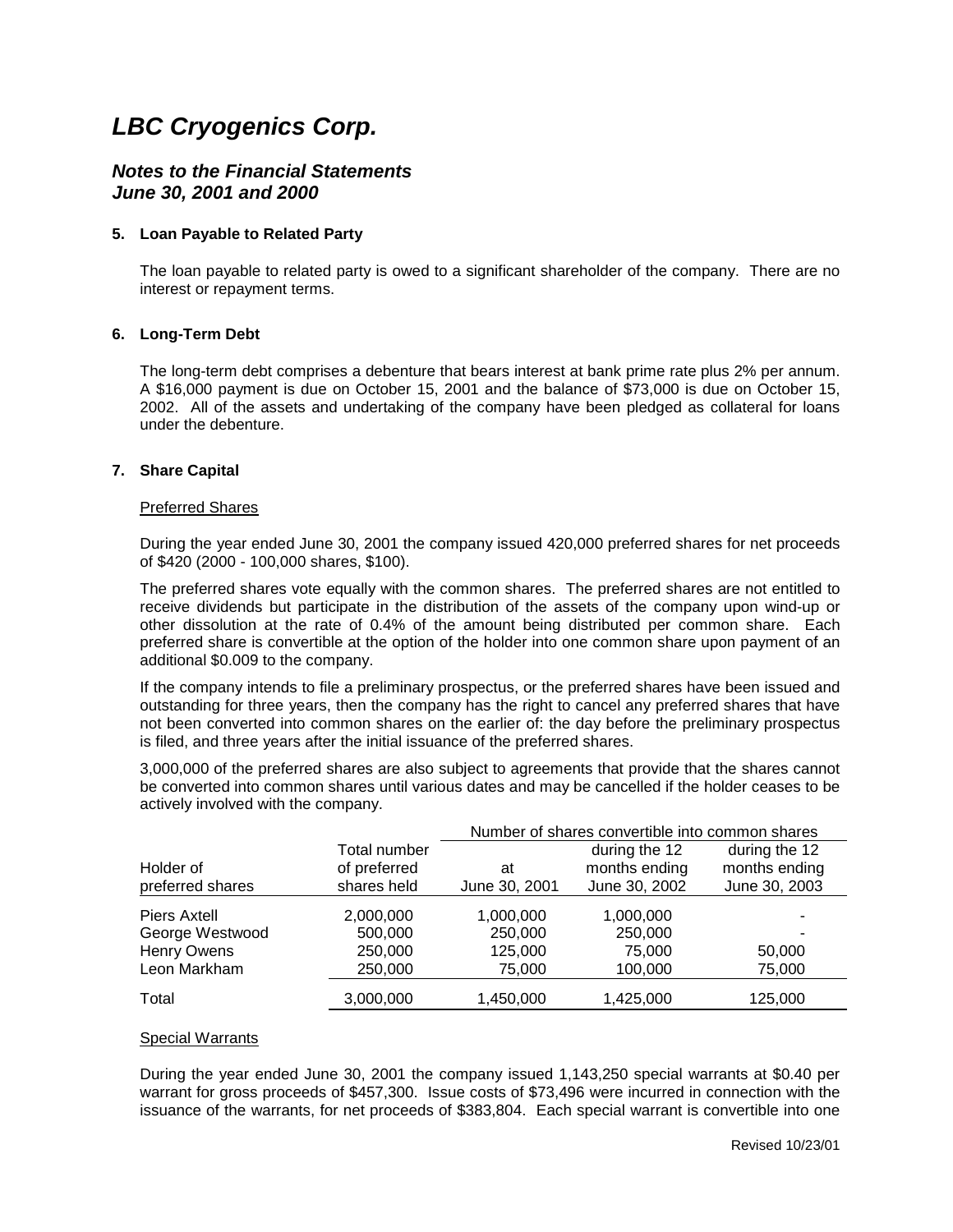#### *Notes to the Financial Statements June 30, 2001 and 2000*

#### **7. Share Capital (continued)**

common share until April 17, 2011 without payment of additional consideration. Any special warrants not converted into common shares by the earlier of five business days after the company receives a receipt for a prospectus qualifying the issuance of common shares pursuant to the conversion of special warrants and April 17, 2011 will be automatically converted into common shares. There are no voting or participation rights attached to the special warrants.

#### Agent's Warrants

The sales agent for a portion of the special warrants issued received warrants to purchase up to 150,000 common shares of the company at \$0.40 per share until April 17, 2002 or at \$0.46 per share until April 17, 2003.

#### **8. Income Taxes**

The potential benefits arising from differences in the tax and accounting bases of capital assets and from non-capital losses and other deductions carried forward for income tax purposes have been recognized as future income tax assets. As it is more likely than not that all or a portion of the future income tax assets will not be realized, a valuation allowance has been provided for the full value of the future income tax assets.

The components of the company's future income tax assets are as follows.

|                                    | 2001    | 2000    |
|------------------------------------|---------|---------|
|                                    | \$      | \$      |
| Capital assets                     | 31,834  | 26,826  |
| Non-capital losses carried forward | 150,637 | 145,267 |
| Deferred financing costs           | 25,871  |         |
| Total future income tax assets     | 208,342 | 172,093 |
| Valuation allowance                | 208,342 | 172,093 |
| Net book value                     |         |         |

The company has non-capital losses available to reduce future taxable income of \$342,357 which expire as follows:

| June 30, 2005 | \$172,733 |
|---------------|-----------|
| 2006          | 125.401   |
| 2007          | 32.018    |
| 2008          | 12,205    |